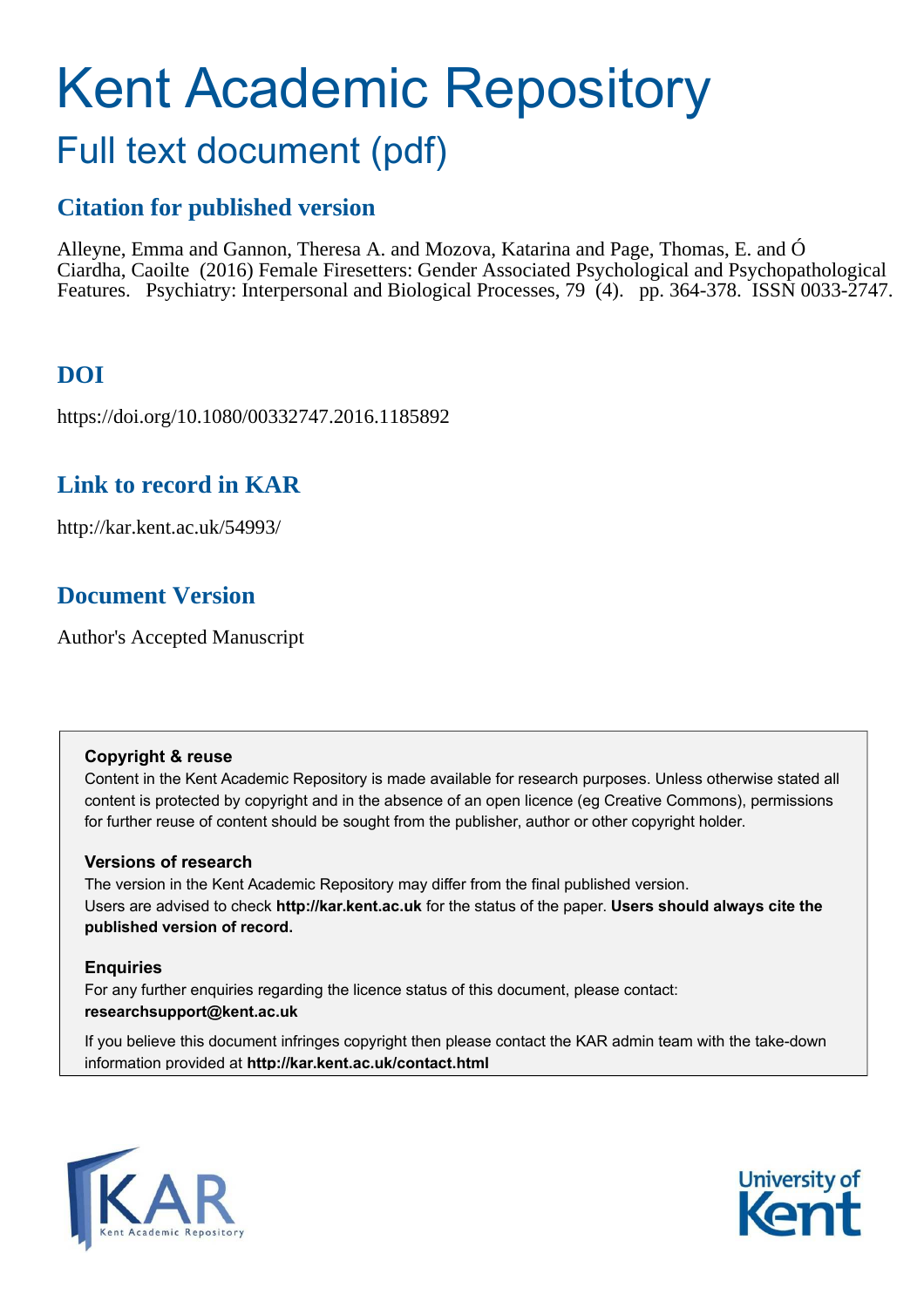Female Firesetters: Gender Associated Psychological and Psychopathological Features

Emma Alleyne, Theresa A. Gannon, Katarina Mozova, Thomas E. Page, and Caoilte Ó

Ciardha

University of Kent

#### Author Note

Emma Alleyne, PhD, Theresa A. Gannon, DPhil, Katarina Mozova, MSc, Thomas E. Page, PhD, and Caoilte Ó Ciardha, PhD, Centre of Research and Education in Forensic Psychology (CORE-FP), School of Psychology, University of Kent.

This research was supported by an Economic and Social Research Council grant awarded to Theresa A. Gannon (RES-062-23-2522). We are grateful to area psychologists, prison establishment staff, and our participants. The views expressed are those of the authors and do not necessarily reflect those of National Offender Management Services. Correspondence concerning this article should be addressed to Emma Alleyne, School of Psychology, Keynes College, University of Kent, Canterbury, Kent, CT2 7NP, UK. Email:

#### [E.K.A.Alleyne@kent.ac.uk](mailto:E.K.A.Alleyne@kent.ac.uk)

**Please cite as:** Alleyne, E., Gannon, T.A., Mozova, K., Page, T.E., & Ó Ciardha, C. (in press). Female firesetters: Gender associated psychological and psychopathological features. Psychiatry: Interpersonal and Biological Processes.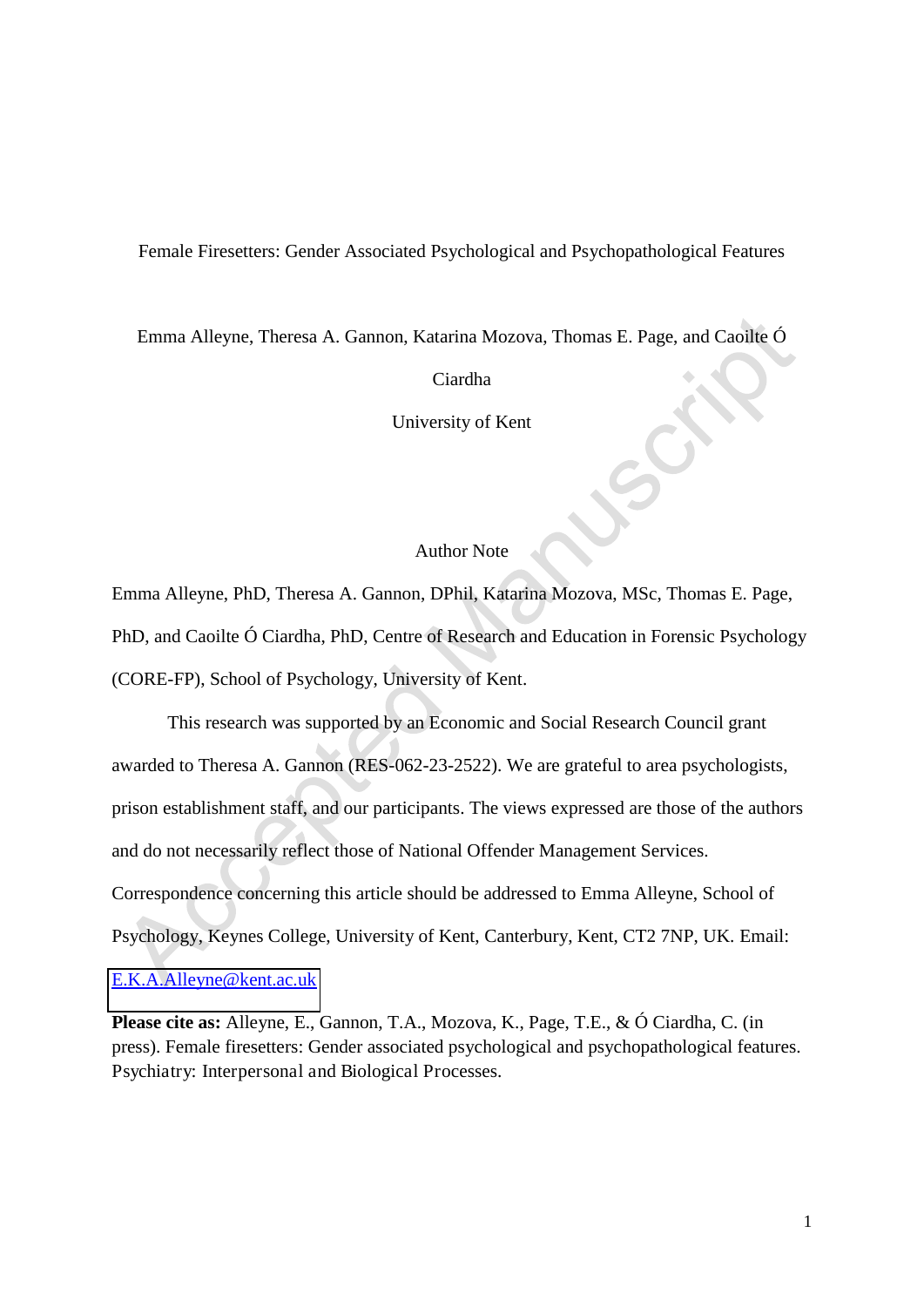#### **Abstract**

Objective: Female firesetters are reported to commit nearly a third of deliberately set fires, yet there are limited studies examining the characteristics that distinguish them from suitable comparison groups. The aim of this study is to compare incarcerated female firesetters with incarcerated male firesetters and female offender controls on psychopathological and psychological features that could be targeted via therapeutic interventions. Method: Sixty-five female firesetters, 128 male firesetters, and 63 female offenders were recruited from the prison estate. Participants completed a battery of validated tools assessing psychiatric traits and psychological characteristics (i.e., inappropriate fire interest, emotion/self-regulation, social competence, self-concept, offense-supportive attitudes, and boredom proneness) highlighted in the existing literature.

Results: Major depression and an internal locus of control distinguished female firesetters from male firesetters. Alcohol dependence, serious/problematic fire interest, and more effective anger regulation distinguished female firesetters from the female offender control group.

Conclusions: This is the first study to examine differences between female firesetters, male firesetters, and female control offenders on both psychopathological features and psychological traits. These findings highlight the gender-specific and offence-specific needs of female firesetters that clinicians need to consider when implementing programs that ensure client responsivity.

Keywords: firesetting, arson, psychopathology, female offenders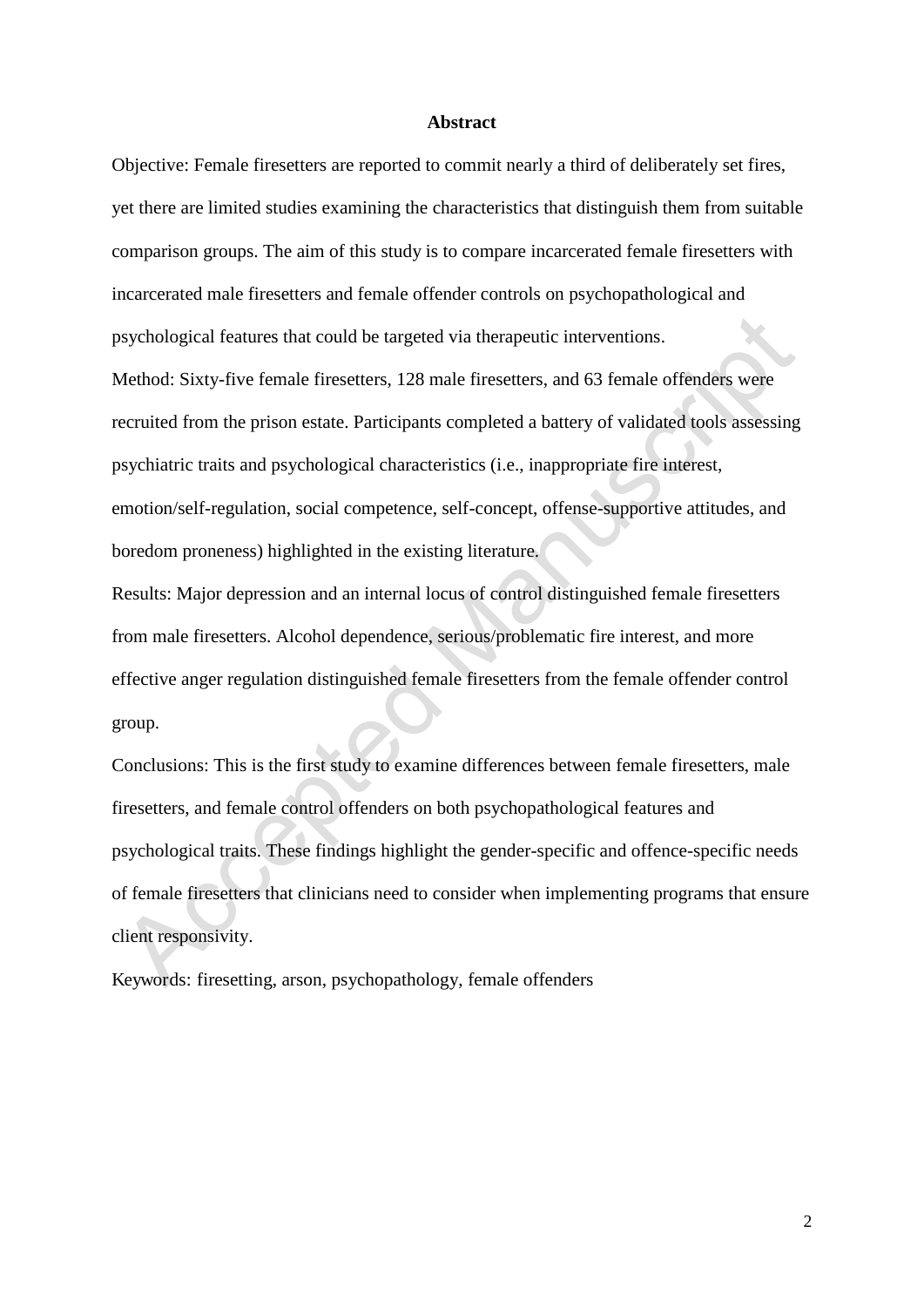Female Firesetters: Gender Associated Psychological and Psychopathological Features **Background** 

Deliberate firesetting – defined as the intentional setting of fires (Gannon  $\&$  Pina, 2010) – has significant and fatal costs. In 2012-2013, there were 23,700 deliberate fires set in Great Britain resulting in 93 fatalities and 1,400 non-fatal casualties (Department for Communities and Local Government, 2014). The annual economic impact of deliberate firesetting is difficult to determine. Based on varying metrics, costs are estimated to be £2.3bn GBP in England (Department for Communities and Local Government, 2011), \$1.6bn AUD in Australia (Rollings, 2008), and \$1.3bn USD in the United States (Evarts, 2012). For consulting clinicians working with firesetters, epidemiological research has found firesetting to be associated with antisocial behavior (e.g., animal cruelty, sexual offending, and violent offending; Vaughn et al., 2010), and several psychopathological disorders (e.g., depression, schizophrenia, borderline and antisocial personality disorders; Tyler and Gannon, 2012). According to the Diagnostic and Statistical Manual of Mental Disorders (DSM V; American Psychological Association, 2013), a diagnosis of pyromania may be classified under "Disruptive, Impulse-Control, and Conduct Disorders". However, we delineate the term pyromania from deliberate firesetting because a diagnosis of pyromania is very rare (e.g., mixed gender prevalence studies range from no evidence of pyromania [e.g., Geller and Bertsch, 1985; Leong, 1992] to 6.6% [Bourget and Bradford, 1989]) due to the DSM V's exclusion criteria (e.g., setting fires for financial gain, socio-political ideology, criminal cover-up, anger, revenge, etc.). Deliberate firesetting, on the other hand, captures the behavioral element regardless of motivation and/or comorbid psychopathology.

Few studies have examined the psychological traits of firesetters using validated tools (for reviews see Dickens and Sugarman, 2012; Gannon and Pina, 2010). Much of this literature has focussed predominantly on male firesetters despite reported prevalence rates of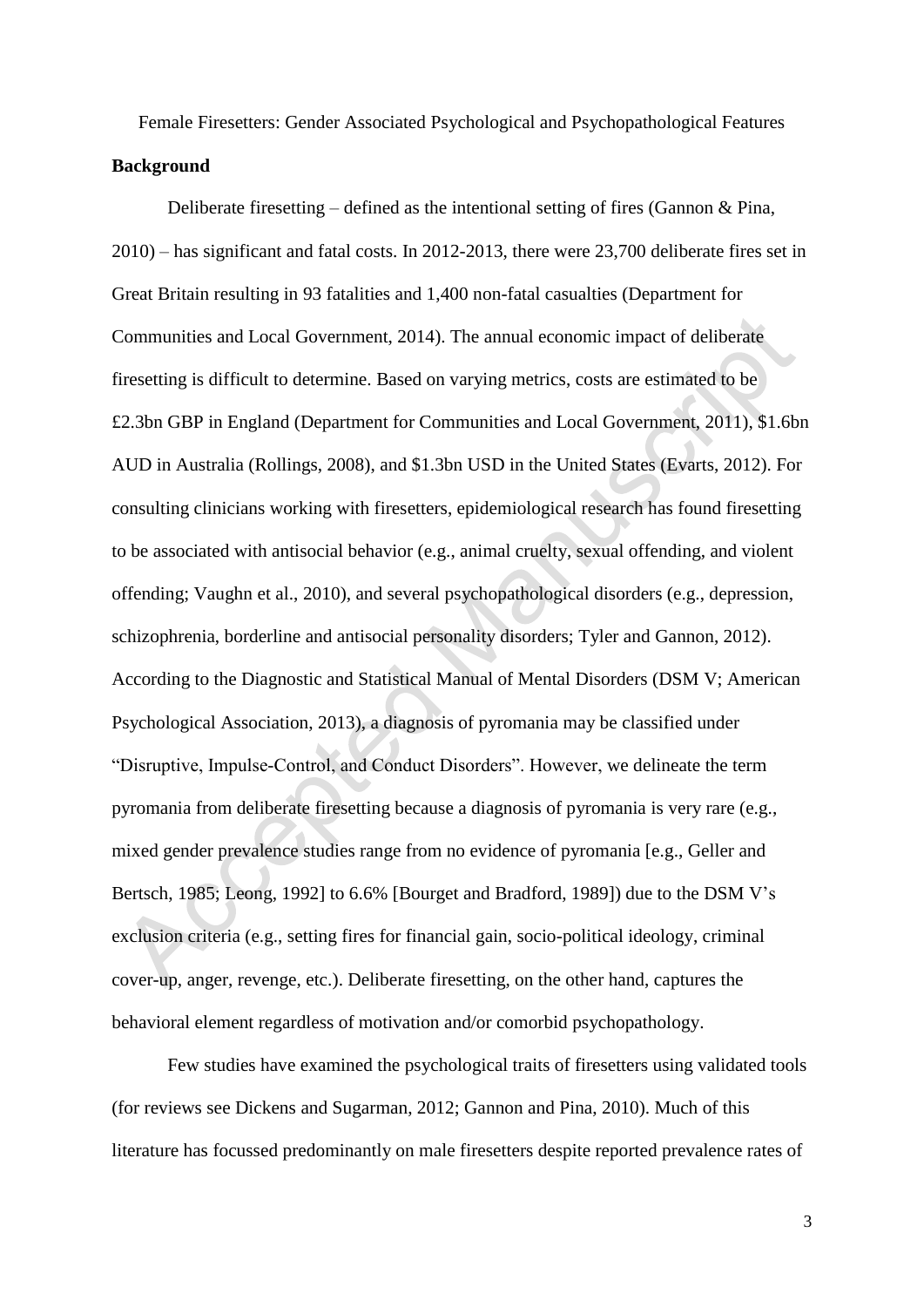female perpetrators to be as high as 28% (Puri et al., 1995). Although the wider offending literature calls for gender-specific programming (e.g., Blanchette and Browne, 2006), there have been theoretical developments intended to explain male and female firesetting. For example, the Multi-Trajectory Theory of Adult Firesetting (M-TTAF; Gannon et al., 2012) provides a framework for understanding the etiological, maintenance, and desistance factors. Along with the moderating effects of psychopathology, Gannon et al. posited that adult firesetters (male and female) exhibit key psychological vulnerabilities (e.g., inappropriate fire interest, communication and/or emotion regulation issues, etc.) that, when primed, facilitate firesetting behavior. However, their theory was based on existing literature dominated by studies focussing on male firesetters. In light of the societal impact of deliberate firesetting, yet low prevalence of pyromania diagnoses, there is a need for the examination of the psychopathological features and psychological characteristics of deliberate firesetters who do not meet the criteria for pyromania. Crucially, there is a pressing need for an empirical examination of female firesetters' psychopathological and psychological characteristics with multiple comparisons (e.g., male/female firesetters and control offenders).

#### **Existing Comparative Research**

 Firesetters are more likely to be imprisoned for their offences than receive a psychiatric hospital order, but much of the existing comparative research has been conducted in psychiatric/inpatient units. Notable gender differences have been reported in these studies. Research findings suggest that female firesetters, compared to male firesetters, are more likely to have a history of sexual abuse and relationship difficulties; whereas, male firesetters were more likely to have a more varied criminal history (i.e., theft, vehicle, and aggression related offences; Dickens et al., 2007). Gender differences in psychiatric diagnoses include higher prevalence of alcohol and affective disorders amongst female firesetters when compared to male firesetters (Dickens et al., 2007); but a subsequent study found that female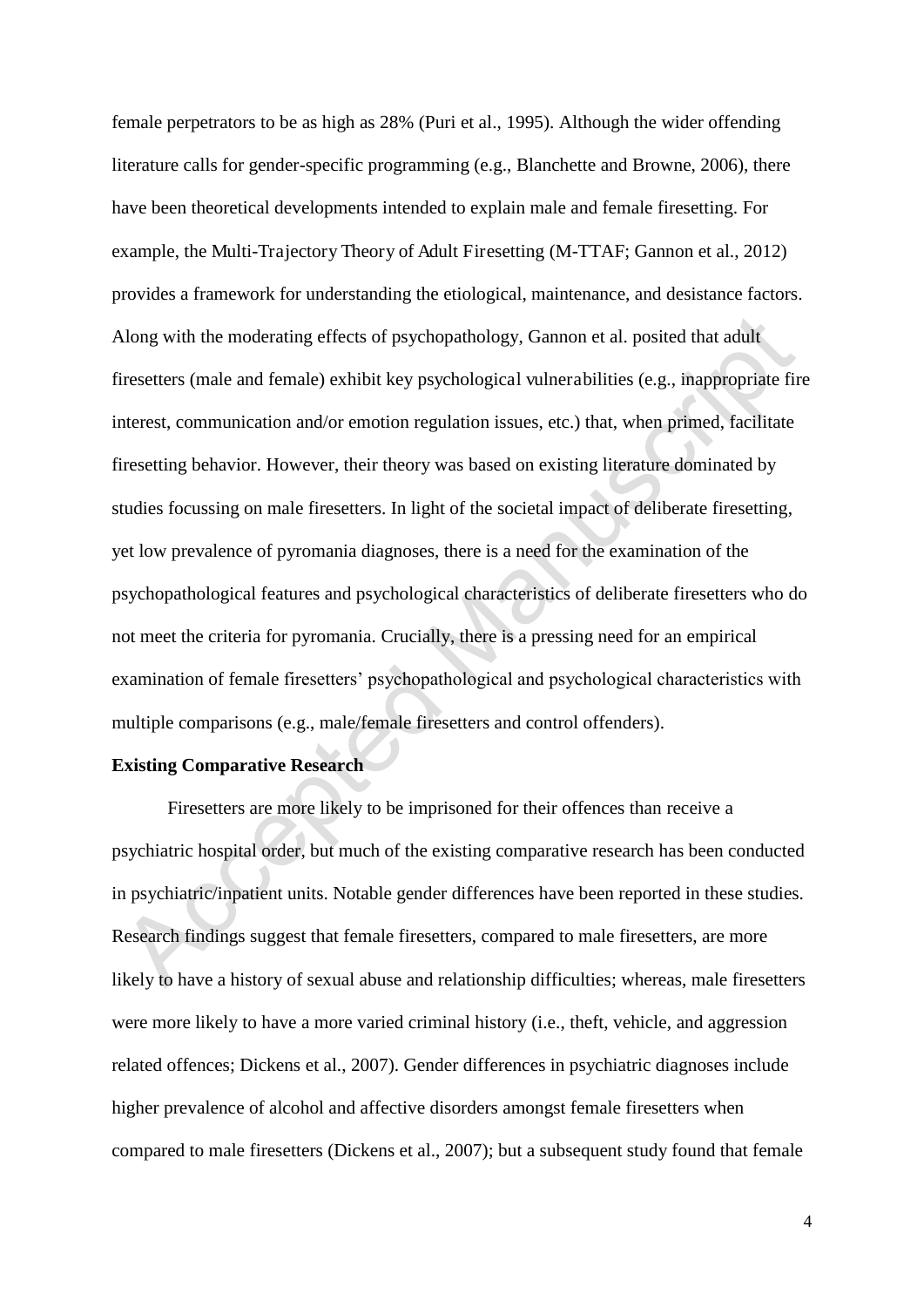and male firesetters could not be differentiated on psychiatric disorders (Enayati et al., 2008). There are, however, gender differences in the underlying motivation for the firesetting behavior whereby female firesetters' motivations for setting fires are typically classified as attention-seeking (e.g., 'cry for help') when compared to male firesetters; whereas, male firesetters are more likely to stay and watch the fire they set suggesting a greater fascination with fire (Dickens et al., 2007).

 Aside from research examining gender differences, further comparative research has examined the distinctiveness of female firesetters from female control groups in a prison setting. History of sexual abuse and self-harming behavior distinguish female firesetters from female violent offenders (who do not have fire-related convictions; Noblett and Nelson, 2001). Passive personality traits and low self-worth, but not aggressive personality traits, were also associated with female firesetters when compared to the violent control group (Noblett and Nelson, 2001).

 Conducting comparative studies with the female firesetting population is challenging and, as a result, has methodological issues. For example, firesetters comprise a very specific offending group and recruiting a sample size with enough power to make meaningful inferences is difficult. Although Noblett and Nelson's (2001) study provides evidence that female firesetters exhibit distinct characteristics, they recruited only 20 firesetters, 18 violent offenders, and 16 non-offender controls. Later studies – Dickens et al. (2007) and Enayati (2008) – were much larger in scale (i.e., 129 males and 38 females; 155 males and 59 females, respectively) with samples recruited from psychiatric units. These studies identified gender differences amongst firesetters. Yet these studies are limited to psychiatric settings and it is not clear from their findings whether socio-demographic characteristics impacted their analyses.

#### **Current Study**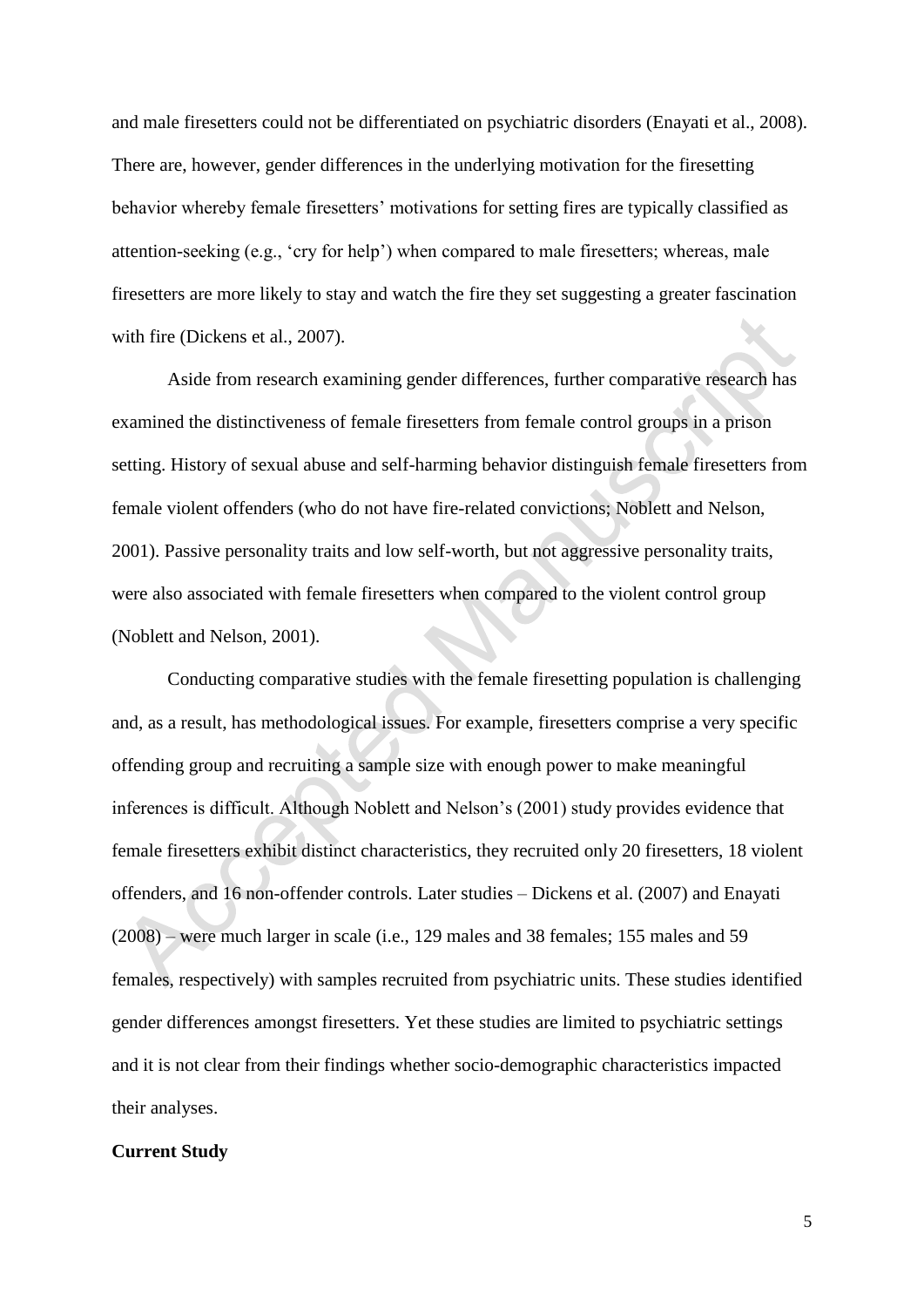Research, to date, has shown gender differences in firesetters specifically (e.g., Dickens et al., 2007) and offenders generally (Blanchette and Brown, 2006) on factors such as antisocial behavior, affect/emotion regulation and psychiatric diagnoses (e.g., affective disorders). Within-gender comparisons have shown that firesetters are distinguished by inappropriate attitudes towards fire, poorer emotion regulation and proneness to angry provocation, in addition to self-concept related factors (all-male prison study – Gannon et al., 2013). Based on these findings, coupled with the gender differences outlined above, it can be theorized that female firesetters would exhibit psychological vulnerabilities as theorized by Gannon et al. (2012) in their M-TTAF model. Our study extends this research by comparing female firesetters, female offender controls, and male firesetters in prison settings. Based on the limited research available, when controlling for socio-demographic variables, we hypothesized that: (1) male and female firesetters will exemplify similar gender differences to the wider literature supporting that female firesetters require gender-specific treatment and rehabilitation programme provision (Bloom and Covington, 1998; Sorbello et al., 2002); and (2) female firesetters will be associated with distinct psychopathological and psychological characteristics relative to female offender controls.

#### **Materials and Methods**

#### **Sample**

 The sample was recruited from 16 prison establishments (ten male prisons and six female prisons) across the United Kingdom. Firesetters (65 female firesetters, 128 male firesetters) were selected if they had either a conviction for a firesetting offence (i.e., arson) or a recorded firesetting incident on file while in custody (e.g., prison documented cell fires). The female offenders who comprised the control group (63 female offenders) were randomly selected from each female prison establishment and their records were reviewed to ensure there was no previous record of firesetting.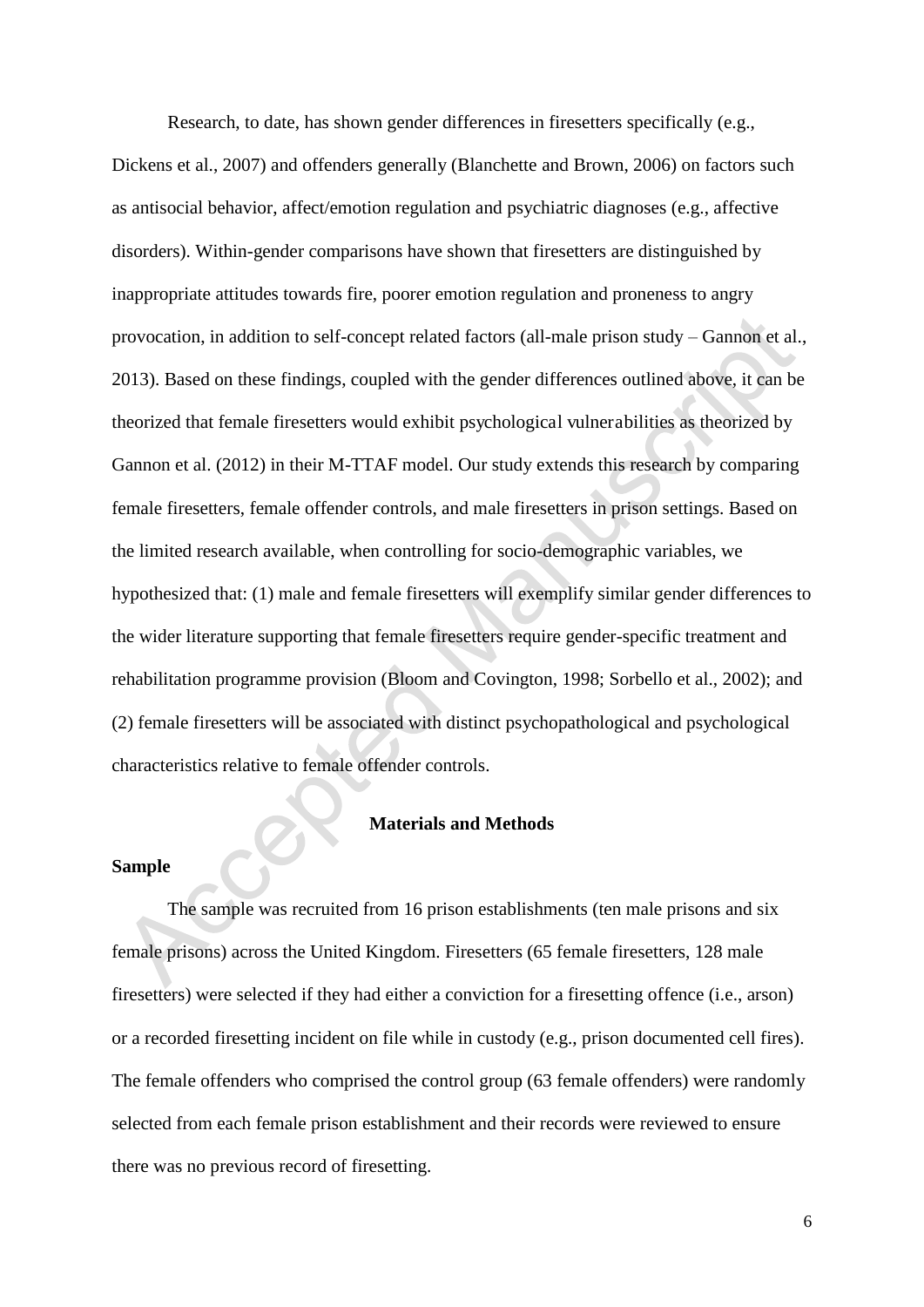All participants were approached individually, in private, and were informed about the study. The research staff explained the consent form verbally including voluntary participation and researchers' access to participants' prison files. We were unable to document formally the number of participants who refused to participate in our study, however, when examining our records the participation rate was estimated at over 80%. This study was approved by the National Offender Management Service (REF 74-10) which governs research conducted in UK prisons, and the University's Ethics Committee (REF 20101507).

#### **Measures**

#### **Independent variable**

 The IV consisted of three groups: female firesetters, male firesetters, and female control offenders.

#### **Socio-demographic characteristics and response-related factors**

The socio-demographic characteristics included age, ethnicity (White UK/Irish/European and Other), sentence length, education (secondary school qualification or less and post-secondary school qualification), offence history (overall number of offences, number of violent, sexual, theft, and fraud offences), and engagement with mental health services. We also assessed impression management so we could control for the effects of socially desirable responding by participants if needed (Paulhus, 1998).

#### **Dependent variables**

Well-validated measures were used to assess psychopathological disorders and the psychological characteristics noted in previous research (Gannon et al., 2012; i.e., inappropriate fire interest, offense-supportive cognition, emotion/self-regulation, social competence, self-concept, and boredom proneness). All measures were selected because they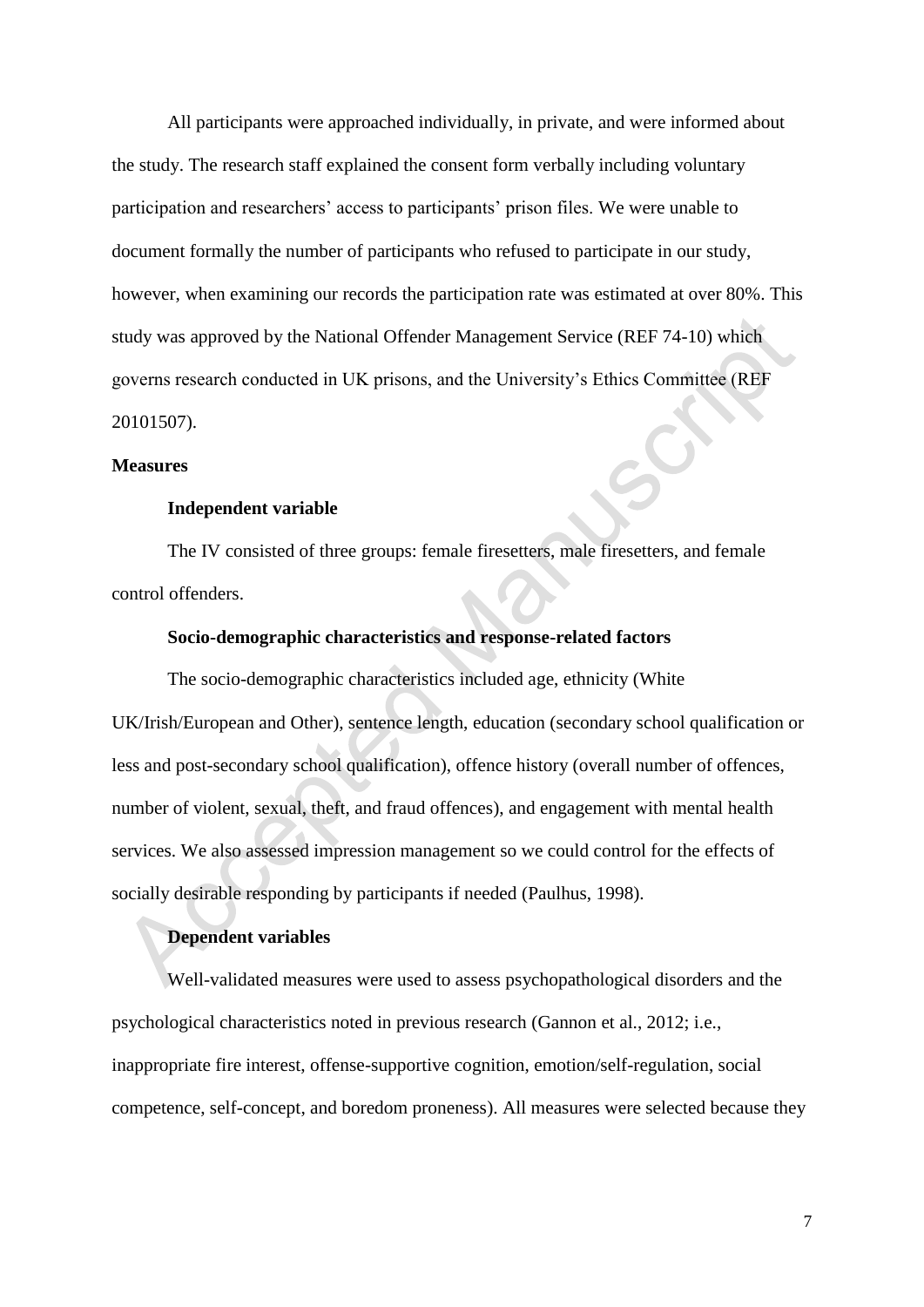reliably demonstrated good to excellent internal consistency in previous studies. These measures were presented in randomized order.

 Psychopathological features were assessed with the Millon Clinical Multiaxial Inventory – III (MCMI-III; Millon et al., 2006) – a frequently administered instrument in adult forensic research (Archer et al., 2006) – and consisted of 175 true-false items. This scale was based on the DSM IV's multiaxial system of diagnoses, so analyses will be presented according to Axis I (clinical disorders) and II (personality disorders) psychopathology. Millon et al.'s (2006) cutoff scores were used to classify participants' mental health as subclinical  $(< 75)$ , presence of syndrome/traits  $(75 – 85)$ , and prominence of a syndrome/disorder (> 85; i.e., having met the diagnosable criteria).

Inappropriate fire interest was operationalized using fire-related measures assessing: the normalization of fire, perceived fire safety awareness, serious fire interest, and identification with fire (for review of these factors and associated measures, see Ó Ciardha et al., in press). Emotion/self-regulation was assessed with the 60 item Novaco Anger Scale and the 25 item Provocation Inventory (Novaco, 1994). Social competence was assessed with the 20 item Emotional Loneliness Questionnaire (Russell et al., 1980) and the 19 item Simple Rathus Assertiveness Scale (Jenerette and Dixon, 2010). Self-concept was assessed using the 40 item Culture-Free Self-Esteem Inventory (Battle, 1992) and the 40 item Nowicki-Strickland Locus of Control (Nowicki, 1976). Offense-supportive attitudes were assessed with the 46 item Measure of Criminal Attitudes and Associates (Part B – Mills et al., 2002). Boredom proneness was assessed using the 12 item Boredom Proneness Scale (Vodanovich et al., 2005).

#### **Statistical analysis**

 Data were entered into IBM SPSS Statistics Version 20 where analyses were conducted using a  $p < .05$  level of significance. We first conducted the bivariate analyses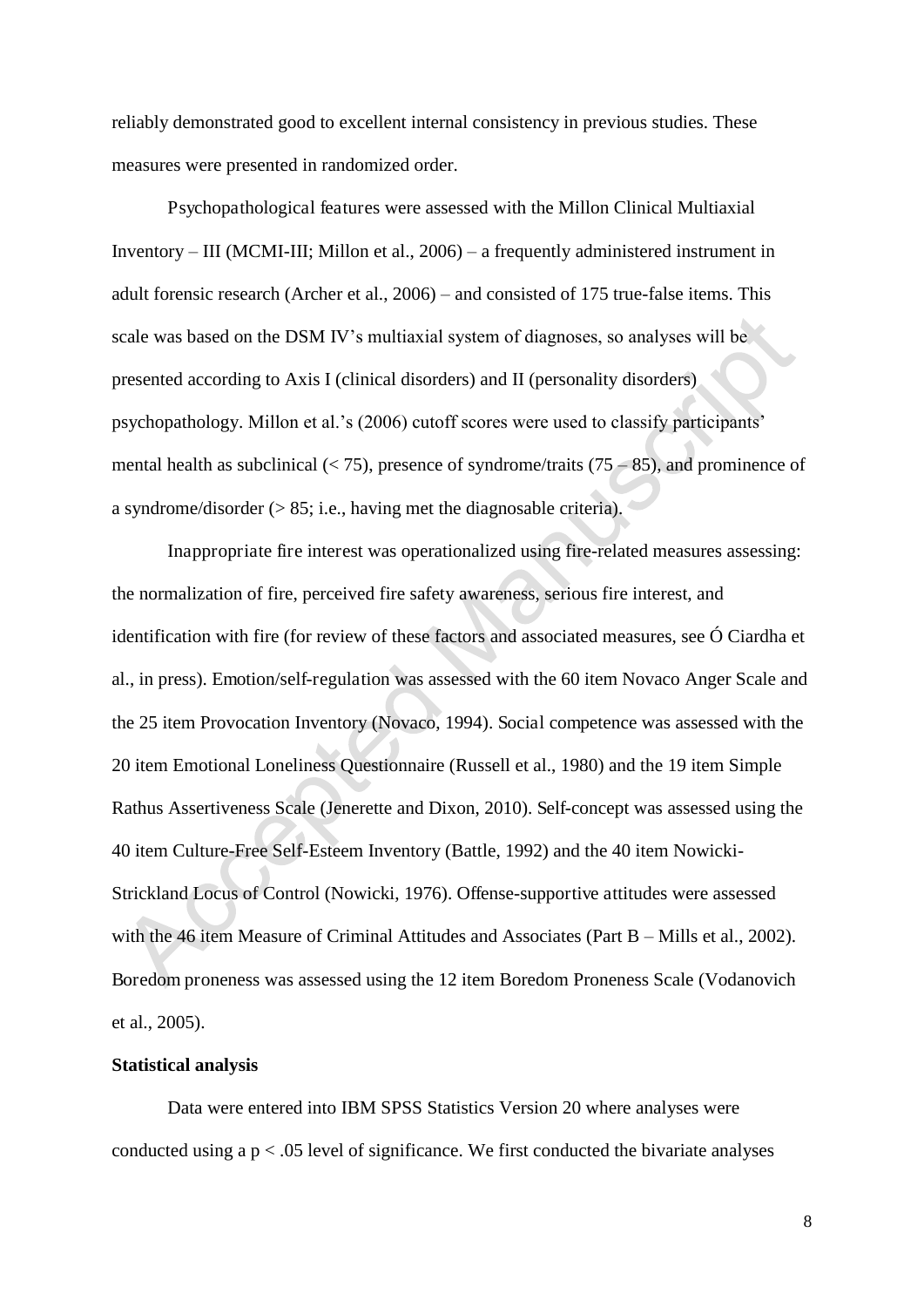(Pearson's chi-square and ANOVA) examining the relationships between the independent variable and the socio-demographic characteristics; and also the IV and Axis I and II psychopathology. We conducted five MANCOVAs, correcting for the socio-demographic characteristics significantly related to the IV, examining the relationship between the IV and the psychological characteristics of inappropriate fire interest, emotion/self-regulation, social competency, self-concept, and offense-supportive attitudes; and an ANCOVA examining the relationship between the IV and boredom proneness. Only the significant psychological and psychopathological characteristics were included in two multinomial logistic regression analyses using the female firesetter group as the reference category. Odds ratios were used to estimate the likelihood of female firesetters, male firesetters, and female offender controls endorsing the criteria for each characteristic.

#### **Results**

The mean age of prisoners was  $34.15$  years (SD = 11.80; range = 18–74), 50% were women, 88% received secondary school education or less, 66% had previously engaged with mental health services, and the mean sentence length was  $69.67$  months (SD = 95.70; range = 0–1188). The majority of participants were White (88%) with the remaining participants indicating their ethnicities to be Black (6%), Asian (4%), Middle-Eastern (1%), and Other (1%). For the following analyses, the ethnicity variable was coded as White and Other.

We reviewed participants' prison files to identify number of previous offenses ( $M =$ 2.16;  $SD = 2.23$ ; range = 0–16), violent offenses (M = 3.05;  $SD = 4.26$ ; range = 0–39), sexual offenses (M = .12; SD = .79; range = 0–7), fraud offenses (M = .82; SD = 2.23; range = 0– 17), and theft offenses ( $M = 5.49$ ;  $SD = 12.78$ ; range = 0–80). Finally, the mean score for impression management was  $6.44$  (SD = 3.80; range = 0–17).

#### **Bivariate analysis**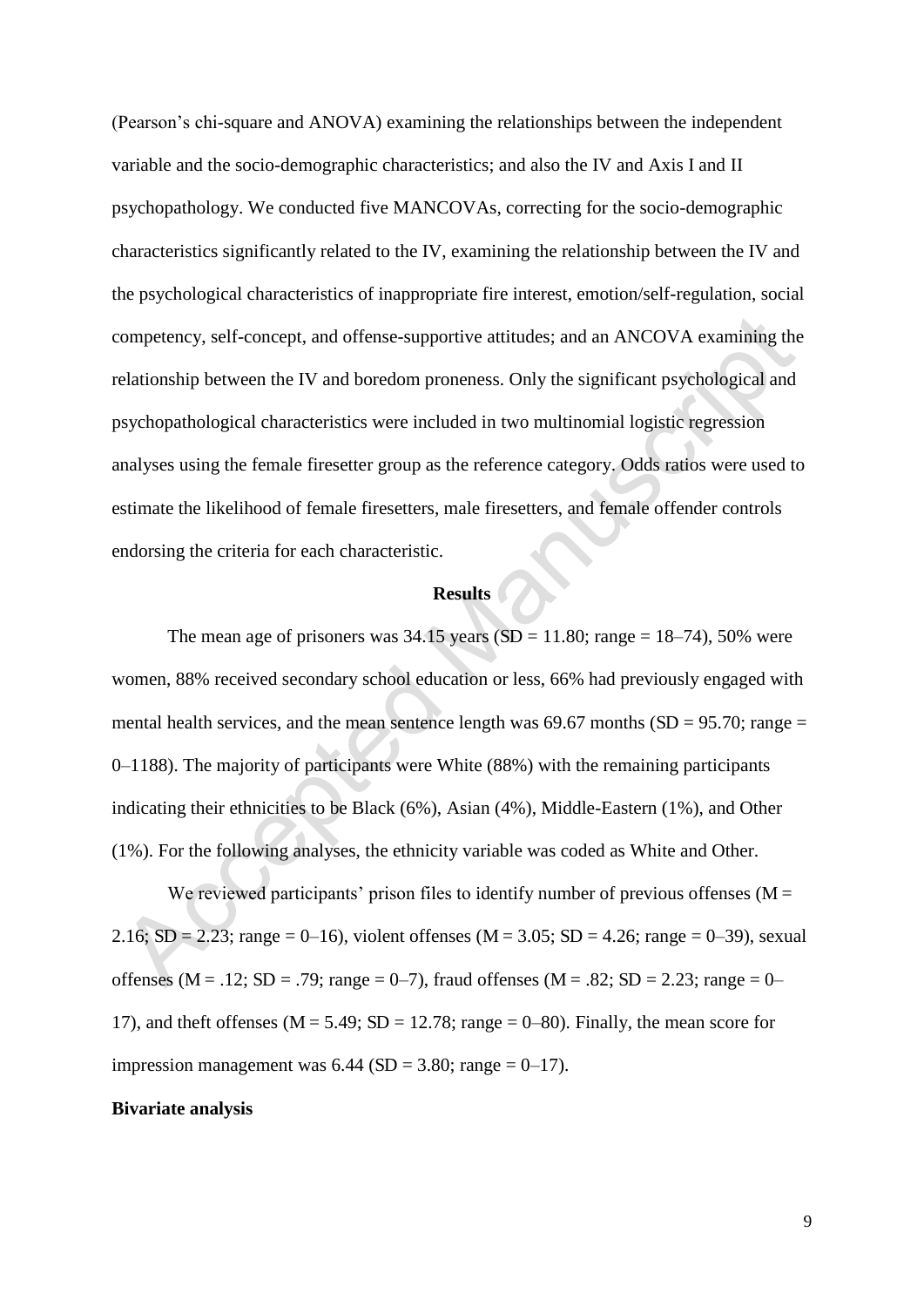The bivariate associations between the IV (i.e., female firesetters, male firesetters, and female offender controls) and the socio-demographic characteristics can be seen in Table 1. Overall number of offenses, number of violent offenses, impression management, education, and previous engagement with mental health services were significantly related to the IV. There were larger proportions of female (92%) and male (90%) firesetters than female offender controls (78%) reporting secondary school qualifications or less; and a larger proportion of female firesetters (85%) reporting previous engagement with mental health services when compared to male firesetters (58%) and female offender controls (60%). Bonferroni post hoc tests showed that male firesetters had been convicted of more offenses overall and violent offenses specifically, when compared to female offenders (both firesetters and controls), and we found that female offenders (both firesetters and controls) scored significantly higher than male firesetters on impression management.

 Table 2 shows the prevalence and bivariate relationships between the IV and Axis I and II psychopathology. Among the Axis I clinical disorders, we found that a higher proportion of female firesetters met the criteria for prominence of a syndrome for bipolar (manic) and major depression when compared to male firesetters and female offender controls. Conversely, a higher proportion of male firesetters met the criteria for prominence of a syndrome for dysthymia and alcohol dependence when compared to female firesetters and female offender controls. A higher proportion of female offender controls met the criteria for prominence of a syndrome for drug dependence than female and male firesetters. Among the Axis II personality disorders, schizoid, avoidant, dependent, compulsive, masochistic, schizotypal, and borderline were significantly related to the IV. A higher proportion of female firesetters met the diagnosable criteria for all of these personality disorders when compared to male firesetters and female offender controls.

#### **Multinomial logistic regression model with psychopathological features**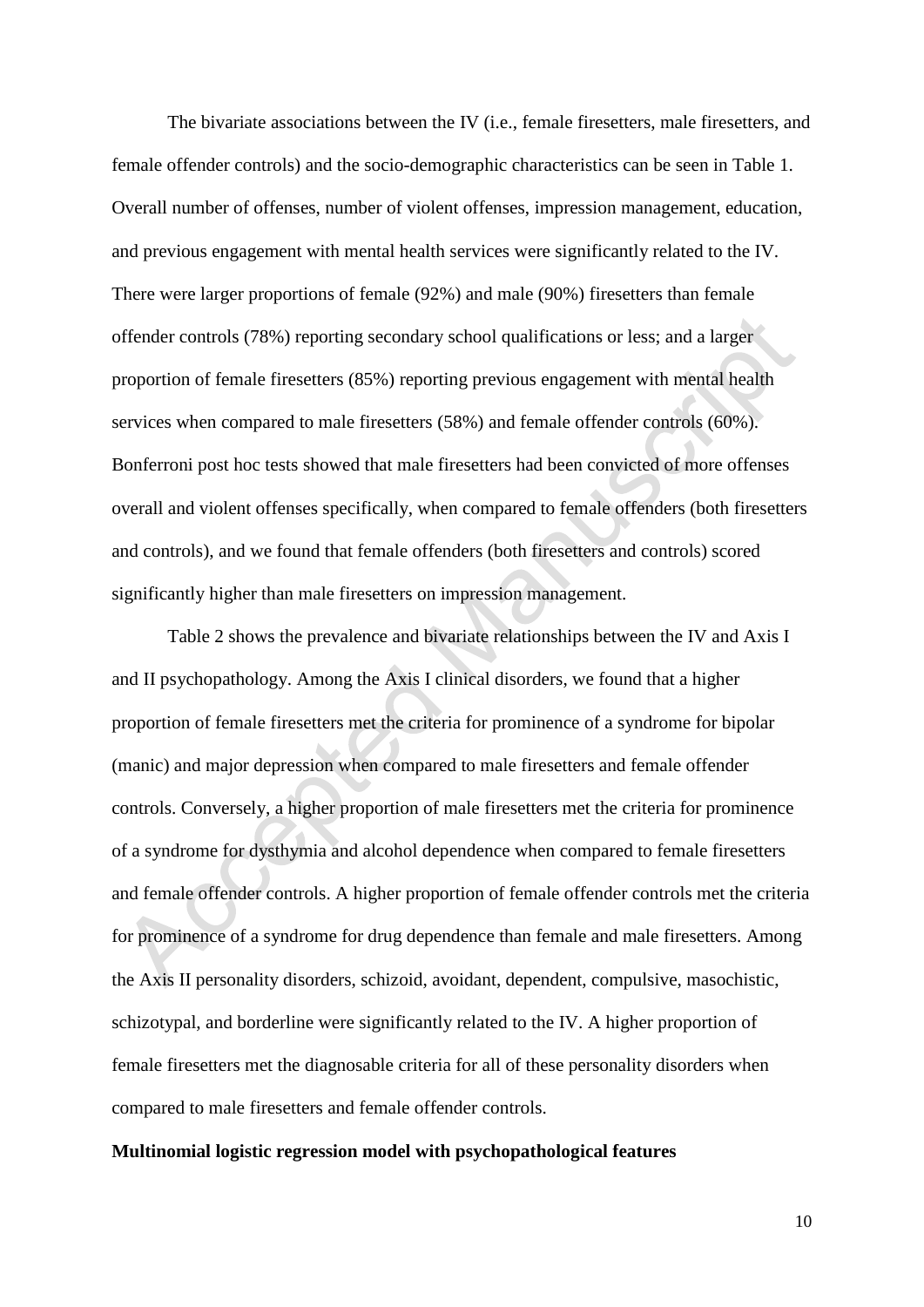We conducted a multinomial logistic regression (adjusting for the significant sociodemographic characteristics) with female firesetters as the reference category (Table 3). Major depression was endorsed by the female firesetters significantly more than male firesetters; whereas, dysthymia was endorsed by the male firesetters significantly more than the female firesetters. When investigating the differences between female firesetters and other types of female offenders, alcohol dependence was endorsed more by the female firesetters; conversely, drug dependence was endorsed more by the female offender control group.

#### **Group comparisons on psychological characteristics**

We conducted a MANCOVA for each category of psychological characteristics – i.e., inappropriate fire interest, emotional/self-regulation, self-concept, social competency, and offence-supportive attitudes (see Table 4 for means, standard deviations, and F-statistics) – and covaried out the significant socio-demographic variables from the bivariate analyses. We also conducted an ANCOVA for boredom proneness. There were overall significant effects for emotional/self-regulation and self-concept. When we conducted univariate analyses on the individual measures we found significant main effects for: serious fire interest, arousal and regulation subscales of the NAS, self-esteem, and locus of control.

#### **Multinomial logistic regression model with psychological characteristics**

Given the significant main effects for specific psychological characteristics across several categories, Table 5 shows the multinomial regression model (controlling for the significant demographic characteristics) with female firesetters as the reference category. An external locus of control was endorsed more by the male firesetter group when compared to female firesetters. Serious fire interest distinguished female firesetters when compared to female offender controls, whereas the regulation subscale of the NAS was marginally significant.

#### **Discussion**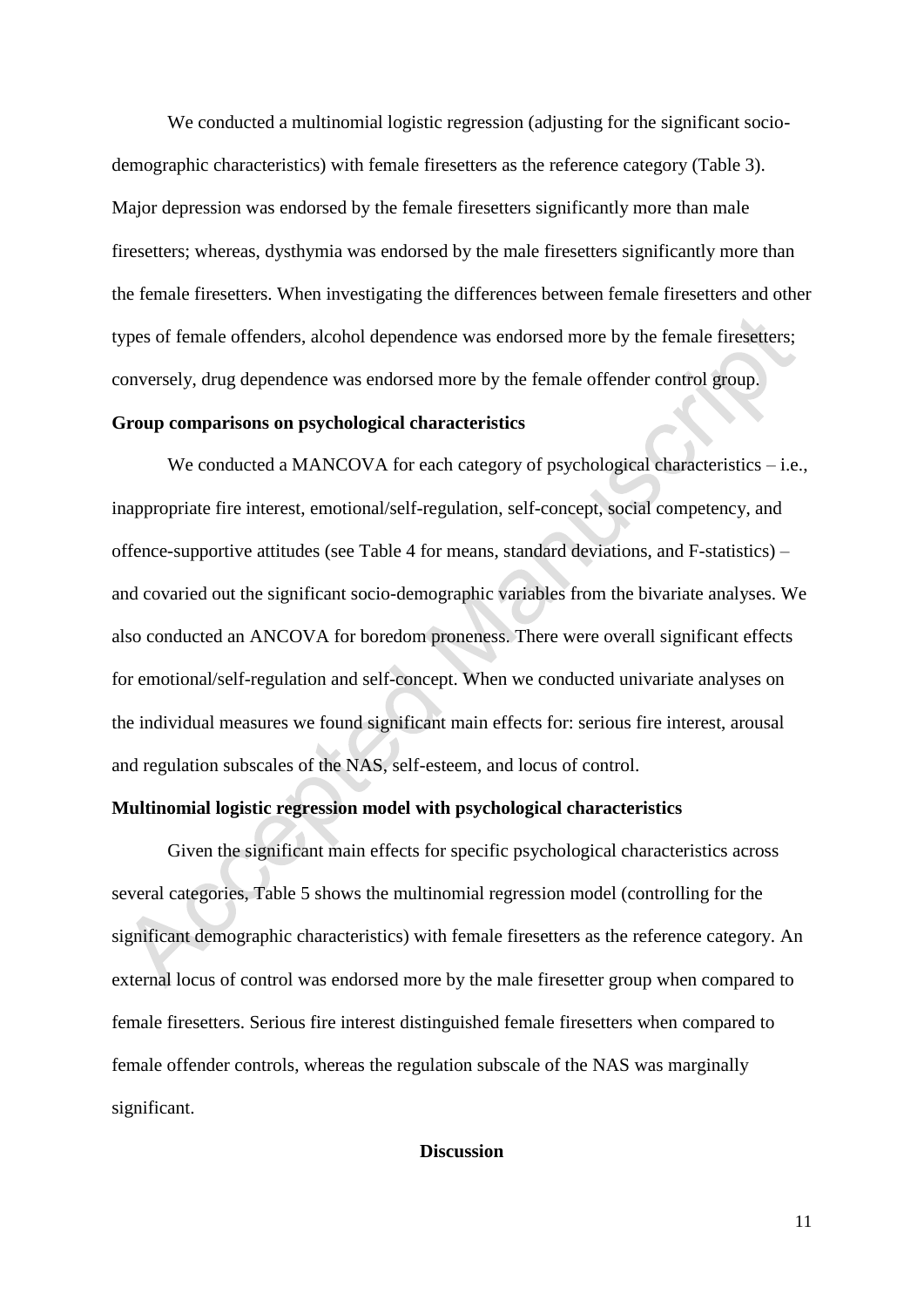This research represents the first ever comparative study – conducted in a prison setting – of female firesetters, male firesetters and female control offenders on both psychopathological features and psychological traits. We hypothesized that female firesetters would be distinguishable from male firesetters and female offender controls on psychopathological features and the psychological characteristics highlighted in the limited existing literature.

#### **Group Differences in Socio-demographic Characteristics**

 The bivariate analysis showed that female firesetters, male firesetters, and female offender controls differed on socio-demographic characteristics. Specifically, firesetters (both male and female) indicated lower school attainment than the female offender controls. Male firesetters had been convicted of more offences – violence-related and overall – than female offenders (firesetters and controls). Female firesetters were more likely to report previous engagement with mental health services when compared to male firesetters and female control offenders; and female firesetters and female control offenders scored significantly higher on impression management.

 The gender differences are in line with existing literature. That is, males are typically more antisocial when compared to females (e.g., Blanchette and Brown, 2006) and females are typically more likely to impression manage when compared to males (e.g., He et al., 2015). What is interesting is that both male and female firesetters achieve less in school than the female offender controls. The literature is conflicted in this regard. Although firesetters have appeared to be low academic achievers (Anwar et al., 2011) and more likely to be in unskilled employment when compared to non-firesetting comparison groups (Bradford, 1982), contradictory findings have shown no differences between firesetters and nonfiresetters on academic attainment (Harmon et al., 1985; Stewart, 1993; Vaughn et al., 2010; Wachi et al., 2007). Female firesetters' previous engagement with mental health services was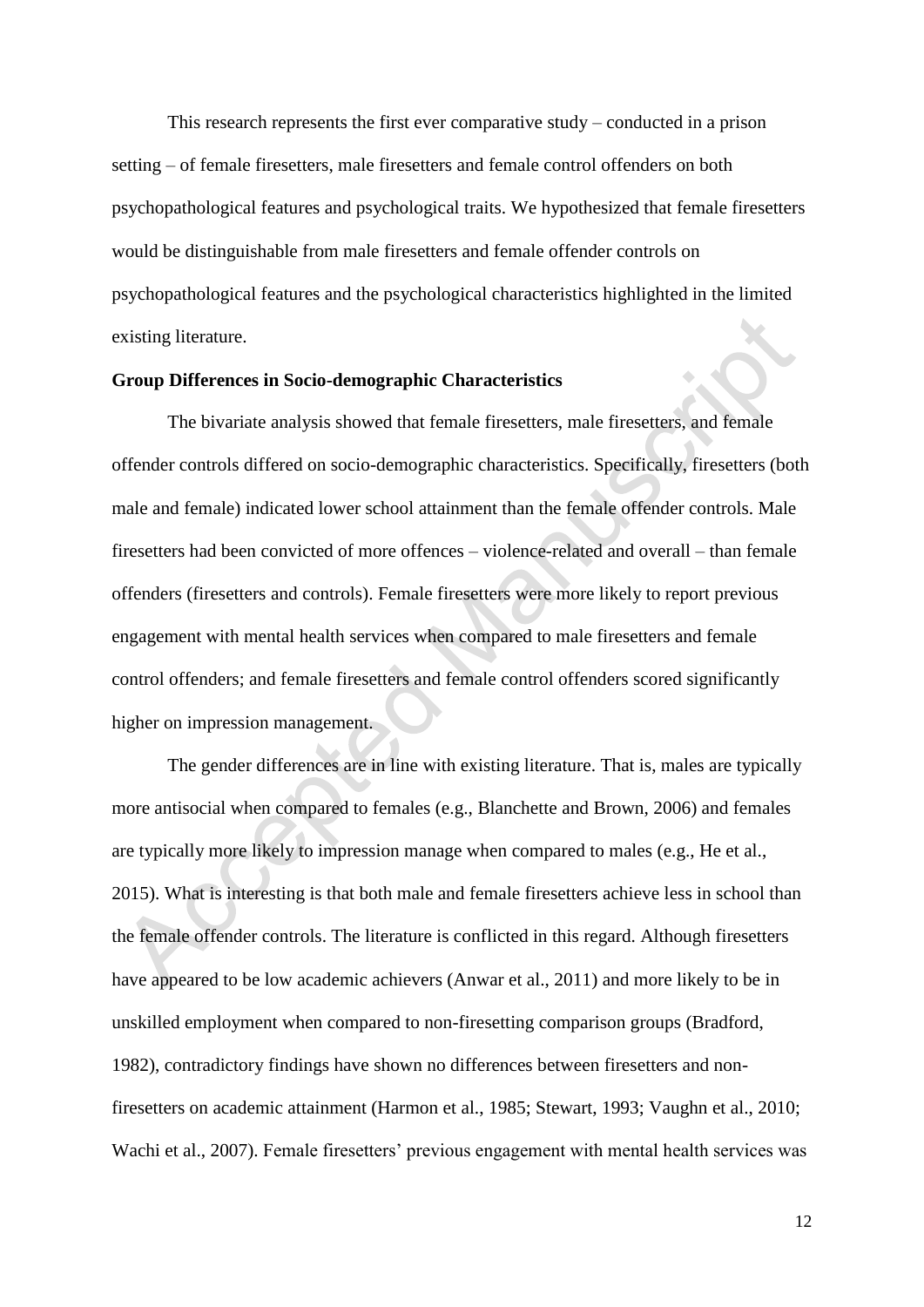notably more likely than the two other comparison groups. Female firesetters are more likely to be referred for psychiatric assessment than males following a firesetting incident (Dickens and Sugarman, 2012), which could partly explain the higher rates of psychiatric diagnoses of female firesetters when compared to male firesetters (e.g., Dickens et al., 2007; Rix, 1994).

#### **Group Differences on Psychopathological Features**

 The proportion of Axis I diagnoses exemplified the complex relationship between clinical syndromes, gender, and firesetting behavior. A higher proportion of female firesetters met the diagnosable criteria for bipolar (manic) disorder and major depression, when compared to both the male firesetter and female control groups; whereas, a higher proportion of male firesetters met the diagnosable criteria for dysthymia and alcohol dependence, when compared to female firesetters and female control offenders. We also found that a higher proportion of female firesetters met the diagnosable criteria for drug dependence when compared to their male counterparts. Some of these findings reflect the existing literature. A lifetime history of bipolar disorder and cannabis disorder has been strongly associated with female firesetters, when compared to male firesetters (Hoertel et al., 2011). But contrary to our findings, researchers have identified alcohol dependence as a prominent diagnosis for female firesetters, moreso than male firesetters (Dickens et al., 2007) and female offender controls (Enayati et al., 2008). We conducted further (and more robust) analyses by controlling for the effects of the other psychopathological features (i.e., Axis II disorders) and found that the group differences remained. This demonstrates that the effects (although small in magnitude) of the Axis I clinical syndromes that distinguish female firesetters are over and above other symptomology.

The literature consistently highlights a gender difference in depression (see Hyde et al., 2008) that we found here. A larger proportion of female firesetters were diagnosed with the more severe form of depression (i.e., major depression) than male firesetters. This was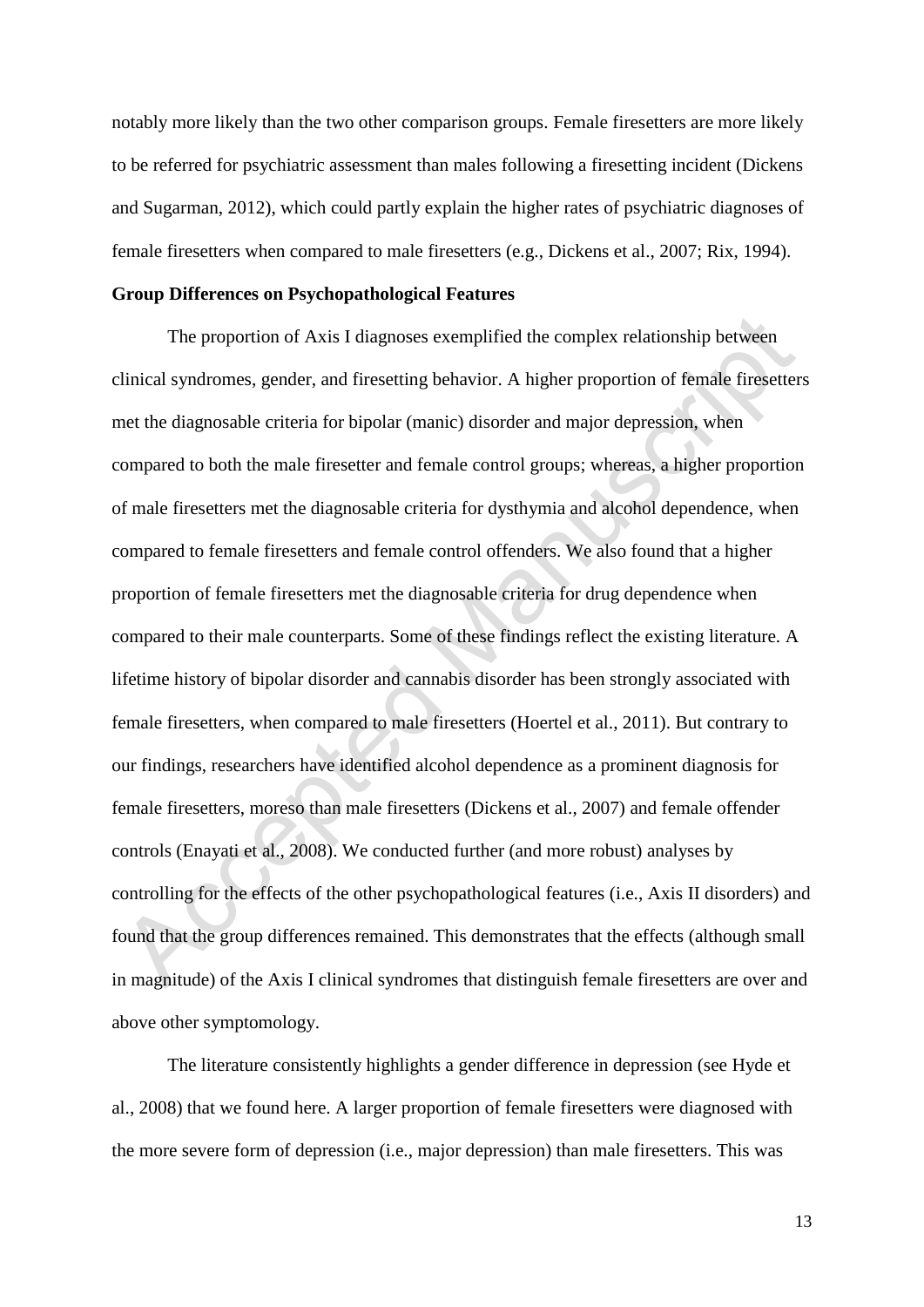further substantiated by the robust follow-up analyses controlling for the other psychopathological features. Some argue that firesetting is a behavioral manifestation of such diagnoses (i.e., Hoertel et al., 2011), and given that internalizing behaviors such as suicide and self-harming are more common in the female offender population (Byrne and Howells, 2002; Sorbello et al., 2002), it can be argued that firesetting is a form of expression. Amongst Axis I diagnoses, fewer differences were found between female firesetters and female control offenders which is mirrored in the existing literature (see Gannon, 2010).

 The proportions of Axis II diagnoses exemplified a much simpler relationship between personality disorders, gender, and firesetting behavior. A larger proportion of female firesetters met the diagnosable criteria for schizoid, avoidant, dependent, compulsive, masochistic, schizotypal, and borderline personality disorders, when compared to the male firesetters and female offender controls; whereas, no other group differences were found. The literature has consistently found that firesetters are more likely to have been diagnosed with personality disorders when compared to non-firesetters (mixed gender studies – Ducat et al., 2013; Ducat et al., 2013; Vaughn et al., 2010). Also supported by the literature are the gender differences in personality disorder diagnoses amongst firesetters (Bourget and Bradford, 1989). Female firesetters are distinct from other female offenders with significantly higher proportions of Axis II diagnoses (Hoertel et al., 2011). These personality traits are indicative of the types of characteristics (e.g., impulsivity, poor emotion regulation and interpersonal skills) that underlie a motivation to gain control in an otherwise unstable lifestyle. However, clinicians should use caution when drawing any conclusions from these findings because none of the Axis II disorders remained significant when controlling for the Axis I disorders suggesting that the clinical syndromes should be of higher importance in clinical formulation. **Group Differences on Psychological Characteristics**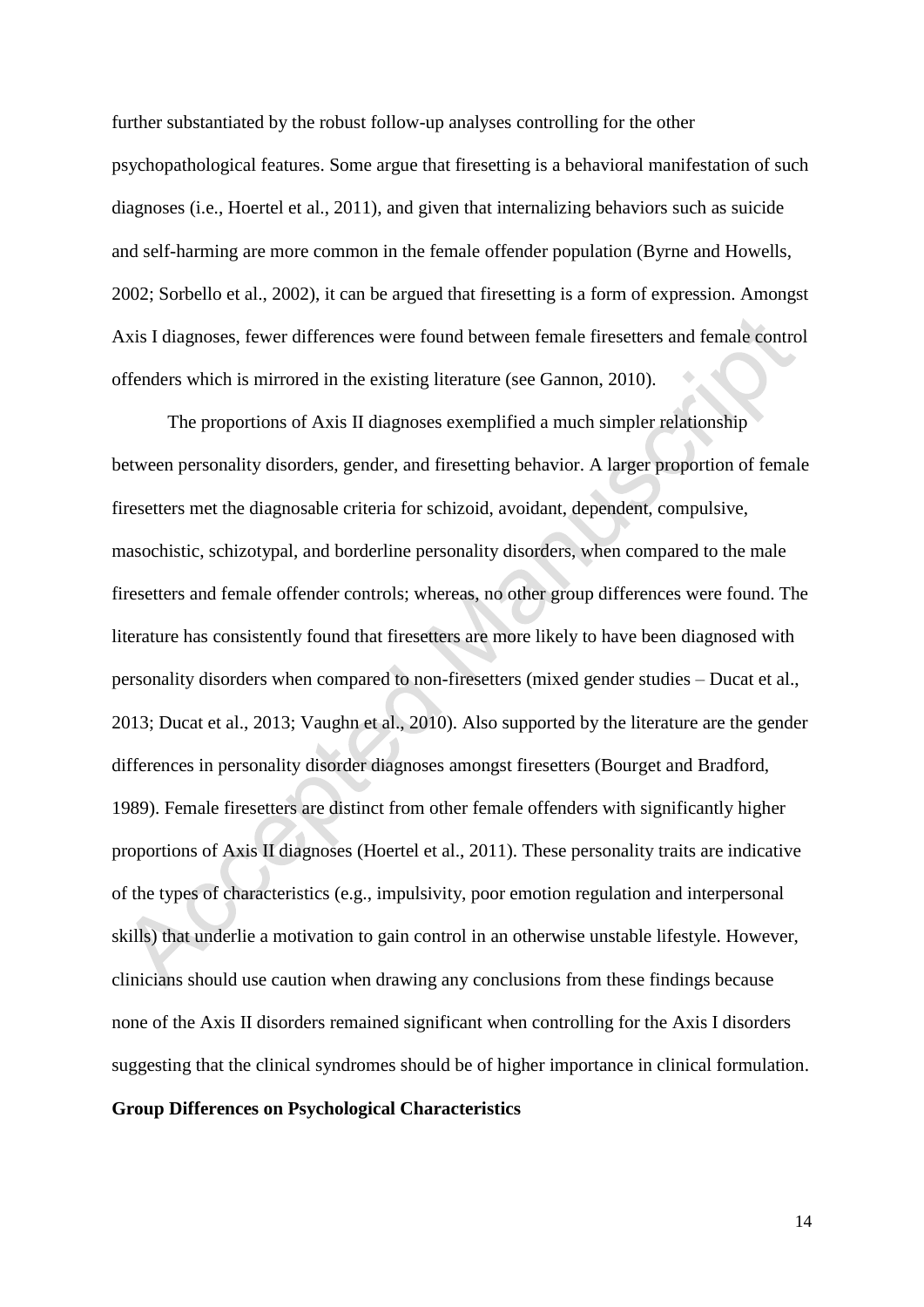We found that female firesetters were more likely to have an internal locus of control when compared to male firesetters. These findings, in conjunction with the aforementioned results related to depression, may explain why female firesetters use fire to cope with negative affect in response to distressing life experiences (Cunningham et al., 2011). These findings in firesetters could also be a manifestation of gender differences found in affective and depressive diagnoses. Typically, female offenders are more likely to engage in selfharming behavior (e.g., Blanchette and Brown, 2006; Byrne and Howells, 2002; Sorbello et al., 2002), thus firesetting might be the behavioral manifestation of this form of coping (Hoertel et al., 2011).

 It is not surprising that the female firesetters exhibited a more serious interest in fire, when compared to other female offenders, but it was surprising to find that they indicated more effective anger regulation than female offenders. An explanation of this could be that the firesetters' serious fire interest has an underlying antisocial and psychopathological component given the group differences on the psychopathological features. The group differences on major depression suggest that firesetting behavior could be acting as a coping mechanism because of its sensory stimulation and instantly perceived positive (or negative) reinforcements (Gannon et al., 2012). Therefore, female firesetters may be viewed as effective anger regulators who employ preferred coping strategies (i.e., setting fires). Overall, these findings highlight group differences that need further attention but we must temper our conclusions with consideration for the small effect sizes.

#### **Limitations**

 Although this is the first comprehensive examination of the distinct features of female firesetters, this study is not without its limitations. First, offender participants were volunteers. This could have resulted in a self-selection bias whereby the offenders recruited were the least problematic. Second, the study is based on self-report questionnaires. As a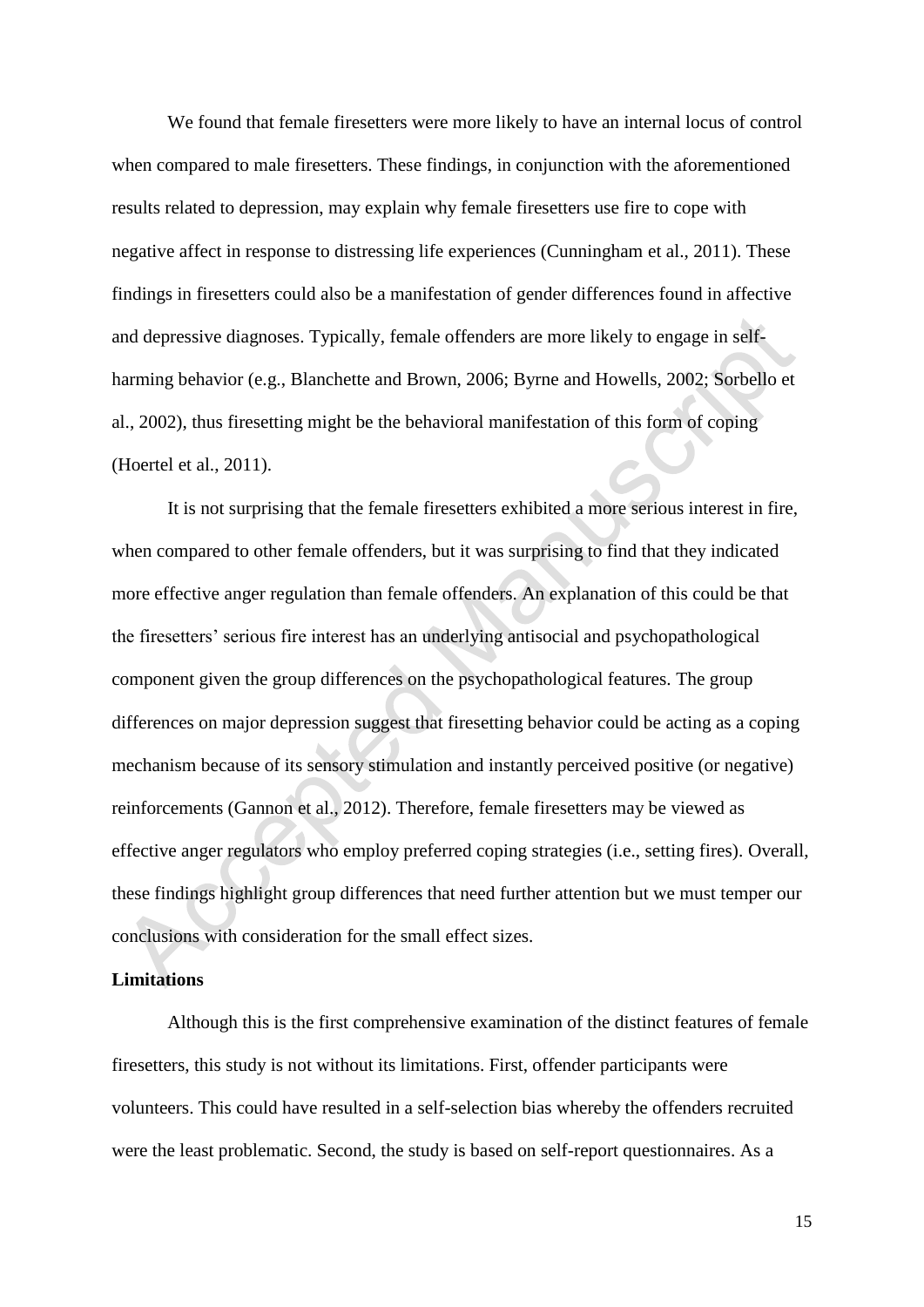result, the findings may have been biased by common method variance (i.e., variance as a result of consistent responding from participants due to the self-report methodology). Third, although the MCMI-III is a validated tool assessing traits indicative of disorders/syndromes, it should not replace clinical diagnoses. Instead, it can be used to place clinicians in the right "diagnostic ballpark" (Groth-Marnat, 2003). Finally, this study is correlational in design. We cannot say for certain which variables preceded others. Therefore, future research would benefit from more longitudinal designs to aid clinicians in identifying risk factors for firesetting behavior.

#### **Conclusions**

The current study presents key treatment targets for female firesetters in comparison to male firesetters and female offender controls. It would be expected that female firesetters would exhibit higher levels of serious fire interest than their female counterparts and this forms the argument for delivering existing treatment packages that target fire-related schema within the female estate (e.g., the Firesetting Intervention Programme for Prisoners [FIPP]; Gannon et al., 2015). However, amendments to current fire-related treatment protocol need to account for the gender differences found in the current study and the wider offending literature (i.e., to address symptoms of major depression and an internal locus of control in female firesetters). Also, further investigation is needed in the assessment and treatment of emotion regulation amongst female firesetters because our findings indicate that they are better at regulating than their non-firesetting counterparts.

In summary, the findings are in support of two main conclusions: (1) female firesetters exhibit some unique characteristics when compared to male firesetters and clinicians need to ensure that programmes delivered account for these gender differences; and (2) female firesetters are distinct from other types of female offenders especially in relation to fire-related factors, so, within institutions, clinicians need to ensure that these treatment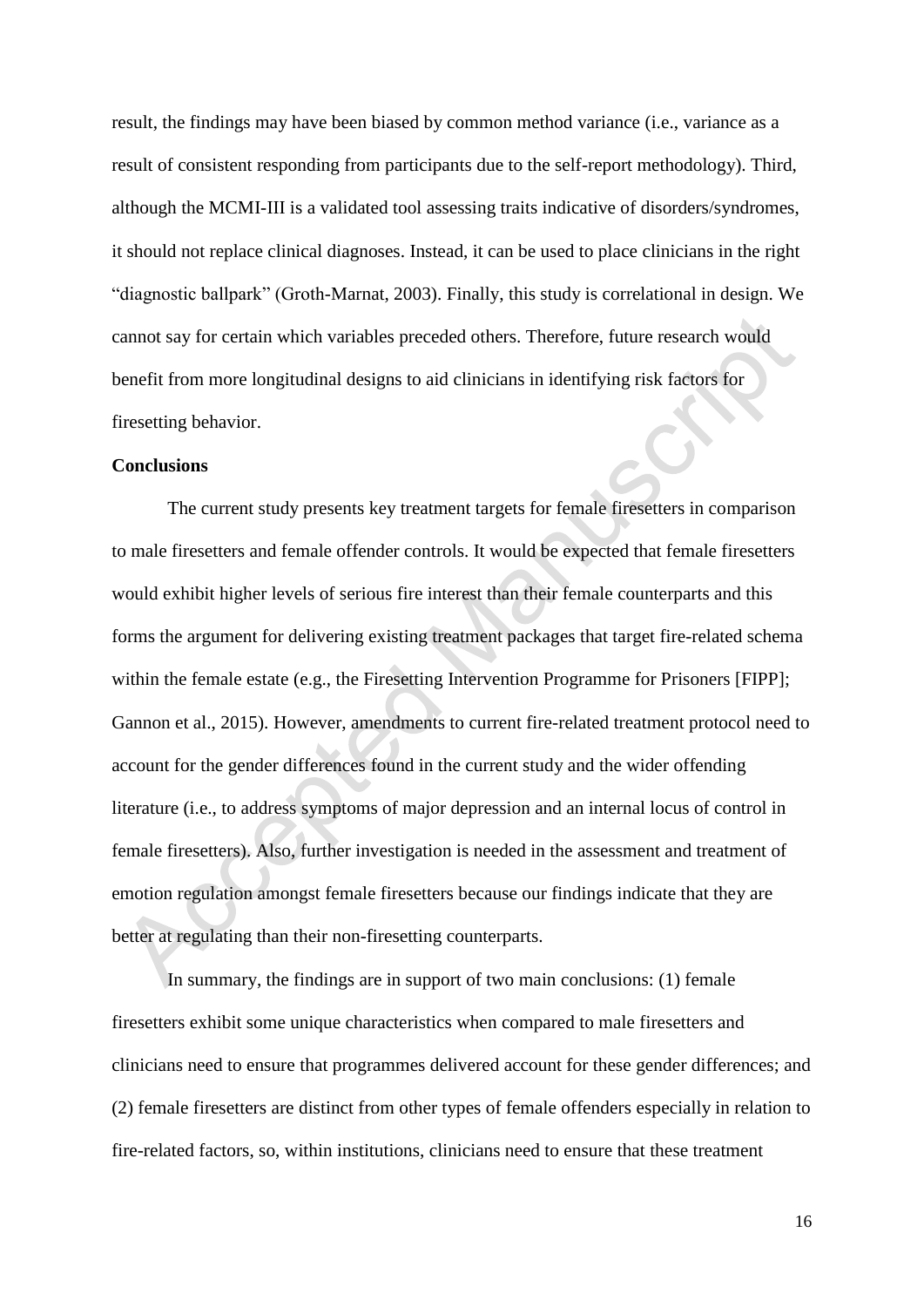targets are accounted for in provision. Future intervention work that targets the unique psychological characteristics outlined in this study may lead to reducing the recidivism rates of firesetting within this group.

Accepted

**PRICE**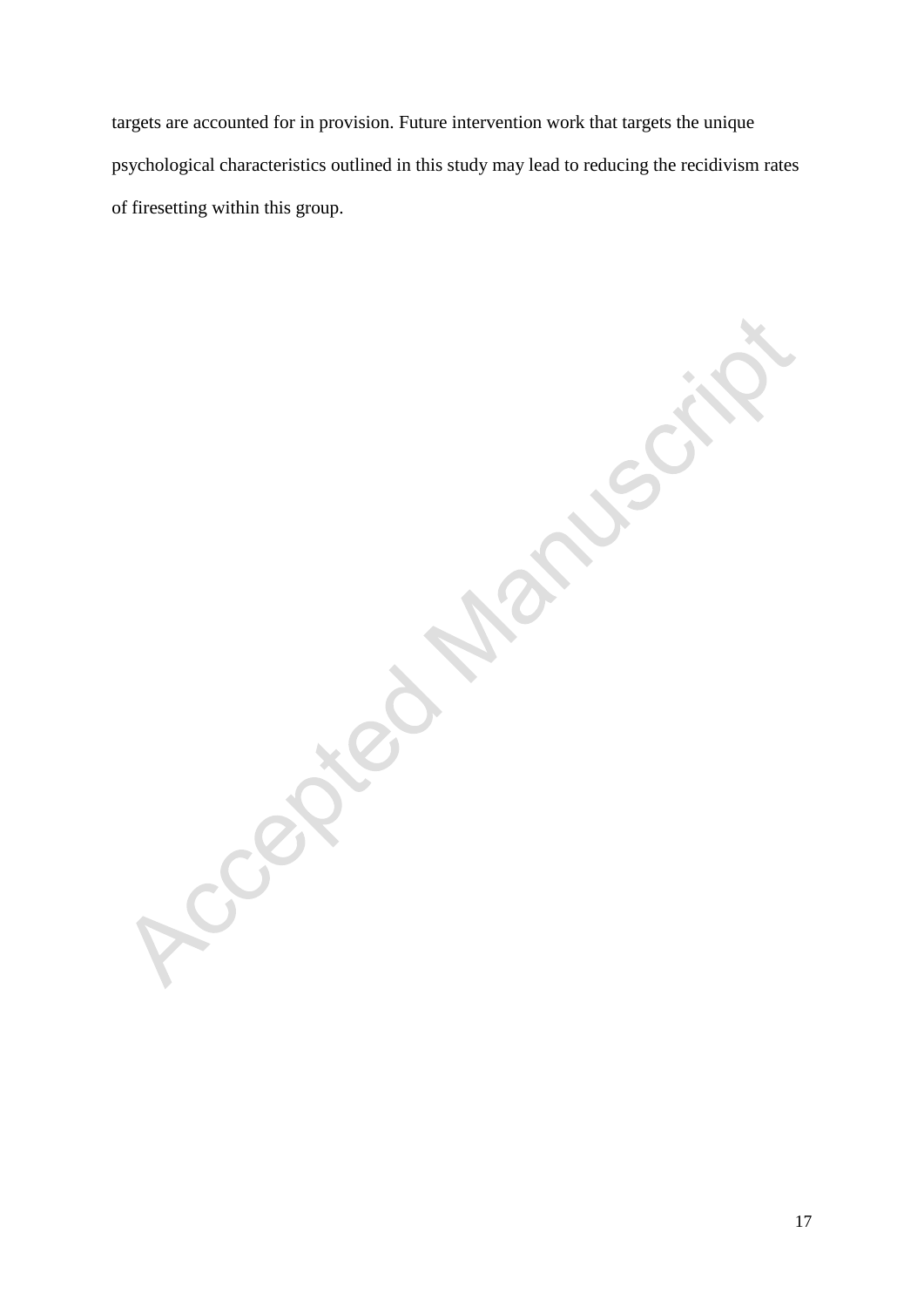#### **References**

- American Psychiatric Association (2013) Diagnostic and statistical manual of mental disorders, DSM-V. Washington DC: American Psychiatric Association.
- Anwar S, Långström N, Grann M and Fazel S (2011) Is arson the crime most strongly associated with psychosis?—A national case-control study of arson risk in schizophrenia and other psychoses. Schizophrenia Bulletin 37(3): 580-586. doi:10.1093/schbul/sbp098
- Archer RP, Buffington-Vollum JK, Stredny RV and Handel RW (2006) A survey of psychological test use patterns among forensic psychologists. Journal of Personality Assessment 87(1): 84-94. doi:10.1207/s15327752jpa8701\_07

Battle J (1992) Culture-free self-esteem inventories. Austin, TX: Pro Education.

- Blanchette K and Brown SL (2006) The assessment and treatment of women offenders. West Sussex, England: John Wiley and Sons Ltd.
- Bloom B and Covington S (1998) Gender specific programming for female offenders: What it is and why it is important? 50th Annual Meeting of the American Society of Criminology, Washington, D.C. Available at:

<http://stephaniecovington.com/~sschost/assets/files/13.pdf>(accessed 10 November 2015).

- Bourget D and Bradford JMW (1989) Female arsonists: A clinical study. Journal of the American Academy of Psychiatry and Law 17(3): 293-300.
- Bradford JMW (1982) Arson: A clinical study. Canadian Journal of Psychiatry 27(3): 188 193.
- Byrne MK and Howells K (2002) The psychological needs of women prisoners: Implications for rehabilitation and management. Psychiatry, Psychology and Law 9(1): 34-43. doi: 10.1375/pplt.2002.9.1.34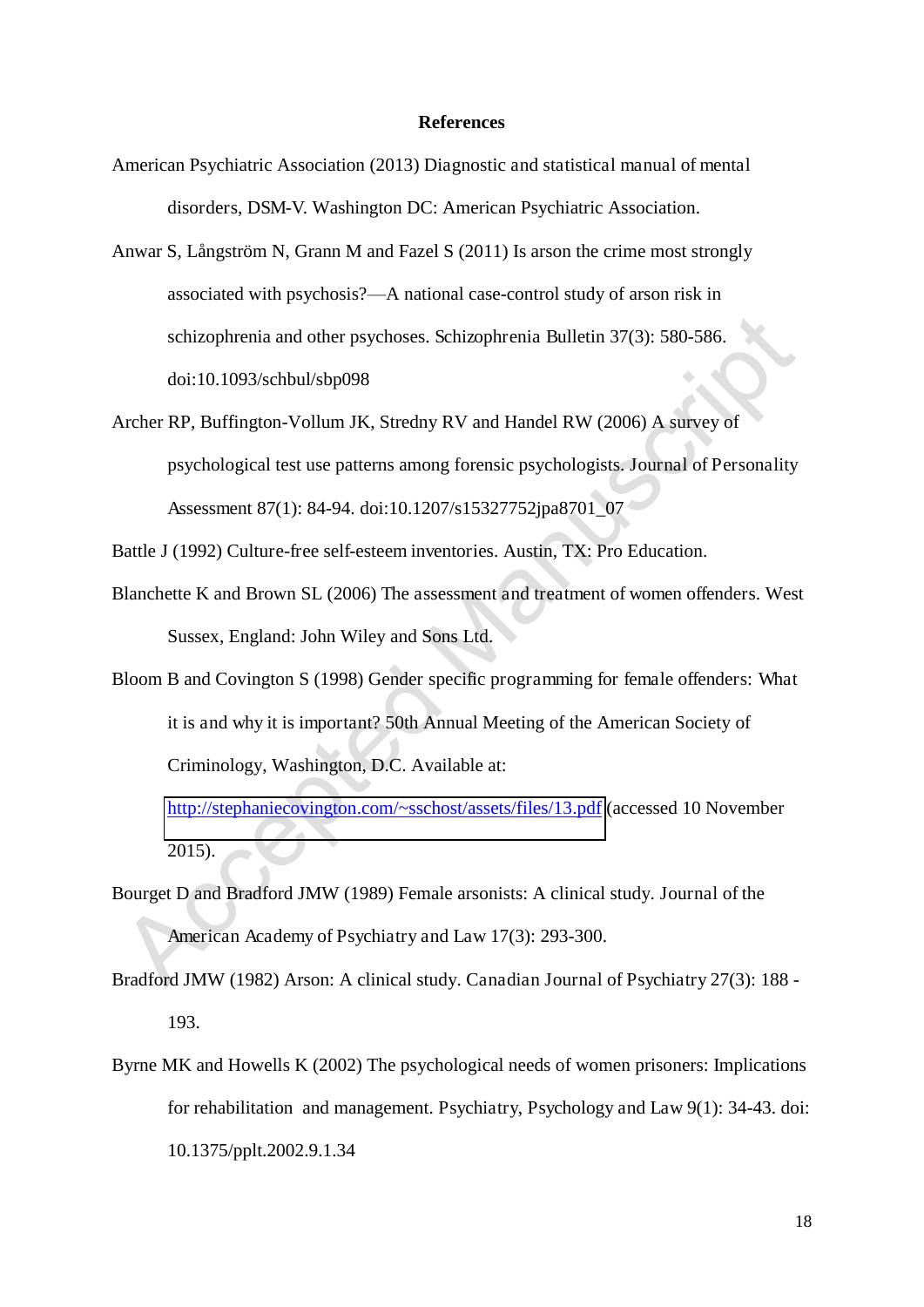Cunningham EM, Timms J, Holloway G and Radford SA (2011) Women and firesetting: A qualitative analysis of context, meaning, and development. Psychology and Psychotherapy: Theory Research and Practice 84(2): 128-140. doi: 10.1348/147608310X499422

Department for Communities and Local Government (2011) The economic cost of fire:

Estimates for 2008. Available at:

[http://webarchive.nationalarchives.gov.uk/20121108165934/http://www.communities.](http://webarchive.nationalarchives.gov.uk/20121108165934/http:/www.communities.gov.uk/documents/corporate/pdf/1838338.pdf) [gov.uk/documents/corporate/pdf/1838338.pdf](http://webarchive.nationalarchives.gov.uk/20121108165934/http:/www.communities.gov.uk/documents/corporate/pdf/1838338.pdf) (accessed 10 November 2015).

Department for Communities and Local Government (2014) Fire statistics: Great Britain,

April 2012 to March 2013. Available at:

[https://www.gov.uk/government/uploads/system/uploads/attachment\\_data/file/313590](https://www.gov.uk/government/uploads/system/uploads/attachment_data/file/313590/Fire_statistics_Great_Britain_2012-13__final_version_.pdf) [/Fire\\_statistics\\_Great\\_Britain\\_2012-13\\_\\_final\\_version\\_.pdf](https://www.gov.uk/government/uploads/system/uploads/attachment_data/file/313590/Fire_statistics_Great_Britain_2012-13__final_version_.pdf) (accessed 10 November 2015).

- Dickens G, Sugarman P, Ahmad F, Edgar S, Hofberg K and Tewari S (2007) Gender differences amongst adult arsonists at psychiatric assessment. Medicine, Science and the Law 47: 233-238. doi: 10.1258/rsmmsl.47.3.233
- Dickens G and Sugarman P (2012) Adult firesetters: Prevalence characteristics and psychopathology. In: Dickens GL, Sugarman PA and Gannon TA (eds) Firesetting and Mental Health. London: RCPsych, pp. 3-27.
- Ducat L, McEwan TE and Ogloff JRP (2013) Comparing the characteristics of firesetting and non-firesetting offenders: Are firesetters a special case? Journal of Forensic Psychiatry and Psychology 24(5): 549-569. doi: 10.1080/14789949.2013.821514
- Ducat L, Ogloff JRP and McEwan TE (2013) Mental illness and psychiatric treatment amongst firesetters, other offenders, and the general community. Australian and New Zealand Journal of Psychiatry 47(10): 945-953. doi: 10.1177/0004867413492223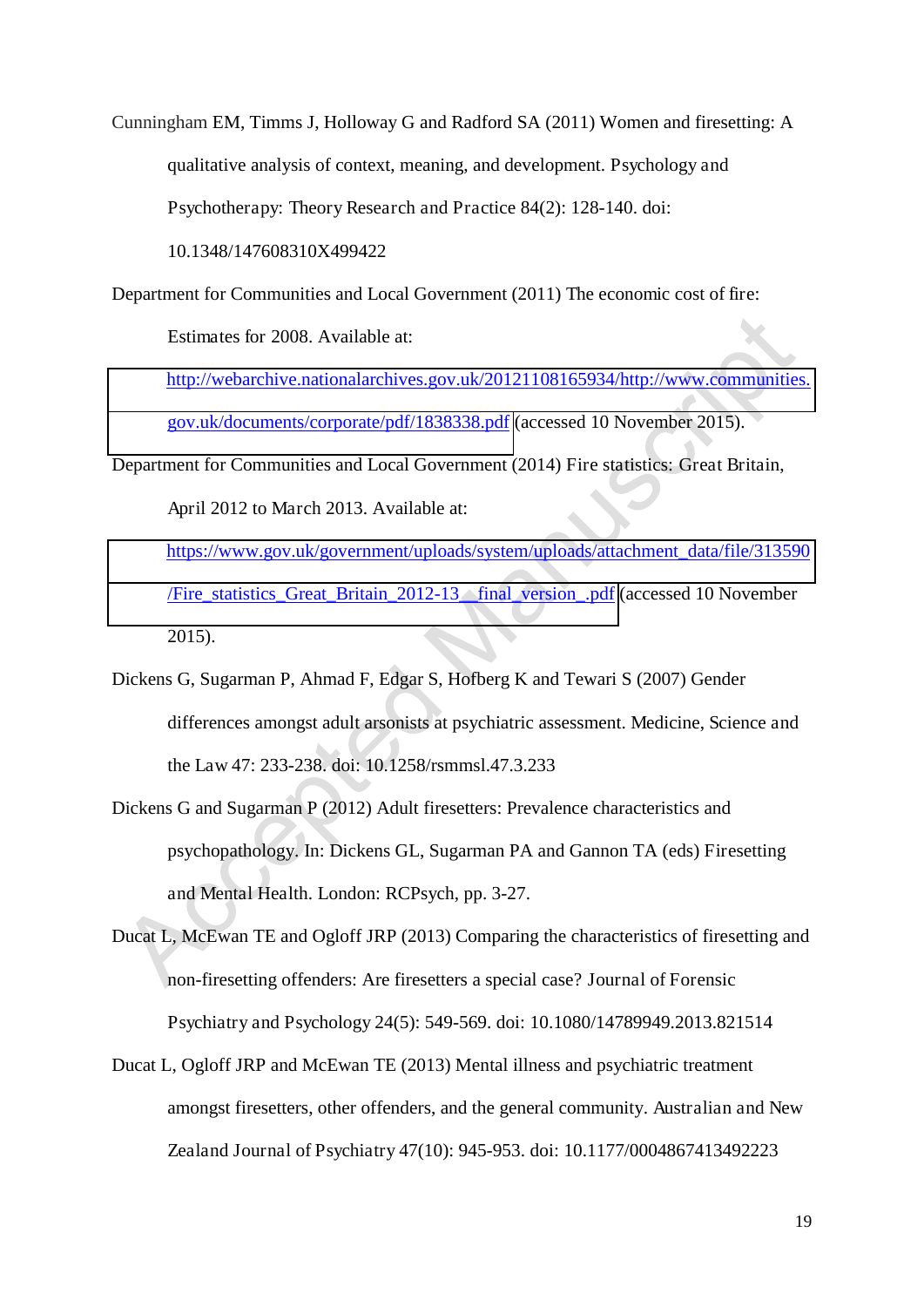- Enayati J, Grann M, Lubbe S and Fazel S (2008) Psychiatric morbidity in arsonists referred for forensic assessment in Sweden. Journal of Forensic Psychiatry and Psychology, 19(2): 139-147. doi: 10.1080/14789940701789500
- Evarts B (2012) Intentional fires. Quincy, MS: National Fire Protection Association, Fire Analysis and Research Division.
- Gannon TA (2010) Female arsonists: Key features, psychopathologies, and treatment needs. Psychiatry: Interpersonal and Biological Processes 73(2): 173–189. doi: 10.1521/psyc.2010.73.2.173
- Gannon TA, Ó Ciardha CC, Barnoux MFL, Tyler N, Alleyne EKA and Mozova K (2013) Male imprisoned firesetters have different characteristics than other imprisoned offenders and require specialist treatment. Psychiatry: Interpersonal and Biological Processes 76(4): 349-364. doi: 10.1521/psyc.2013.76.4.349
- Gannon TA, Ó Ciardha C, Doley R and Alleyne EKA (2012) The Multi-Trajectory theory of Adult Firesetting (M-TTAF). Aggression and Violent Behavior 17(2): 107-121. doi: 10.1016/j.avb.2011.08.001
- Gannon TA and Pina A (2010) Firesetting: Psychopathology, theory and treatment. Aggression and Violent Behavior 15(3): 224-238. doi: 10.1016/j.avb.2010.01.001
- Geller JL and Bertsch G (1985) Fire-setting behaviour in the histories of a state hospital population. American Journal of Psychiatry 142(4): pp. 464-468.

Groth-Marnat G (2003) Handbook of psychological assessment. Hoboken, NJ: Wiley.

- Harmon RB, Rosner R and Wiederlight M (1985) Women and arson: A demographic study. Journal of Forensic Sciences 30(2): 467-477.
- He J, van de Vijver FJR, Dominguez Espinosa A, Abubakar A, Dimitrova R, Adams BG, Aydinli A, Atitsogbe K, Alonso-Arbiol I, Bobowik M, Fischer R, Jordanov V, Mastrotheodoros S, Neto F, Ponizovsky YJ, Reb J, Sim S, Sovet L, Stefenel D,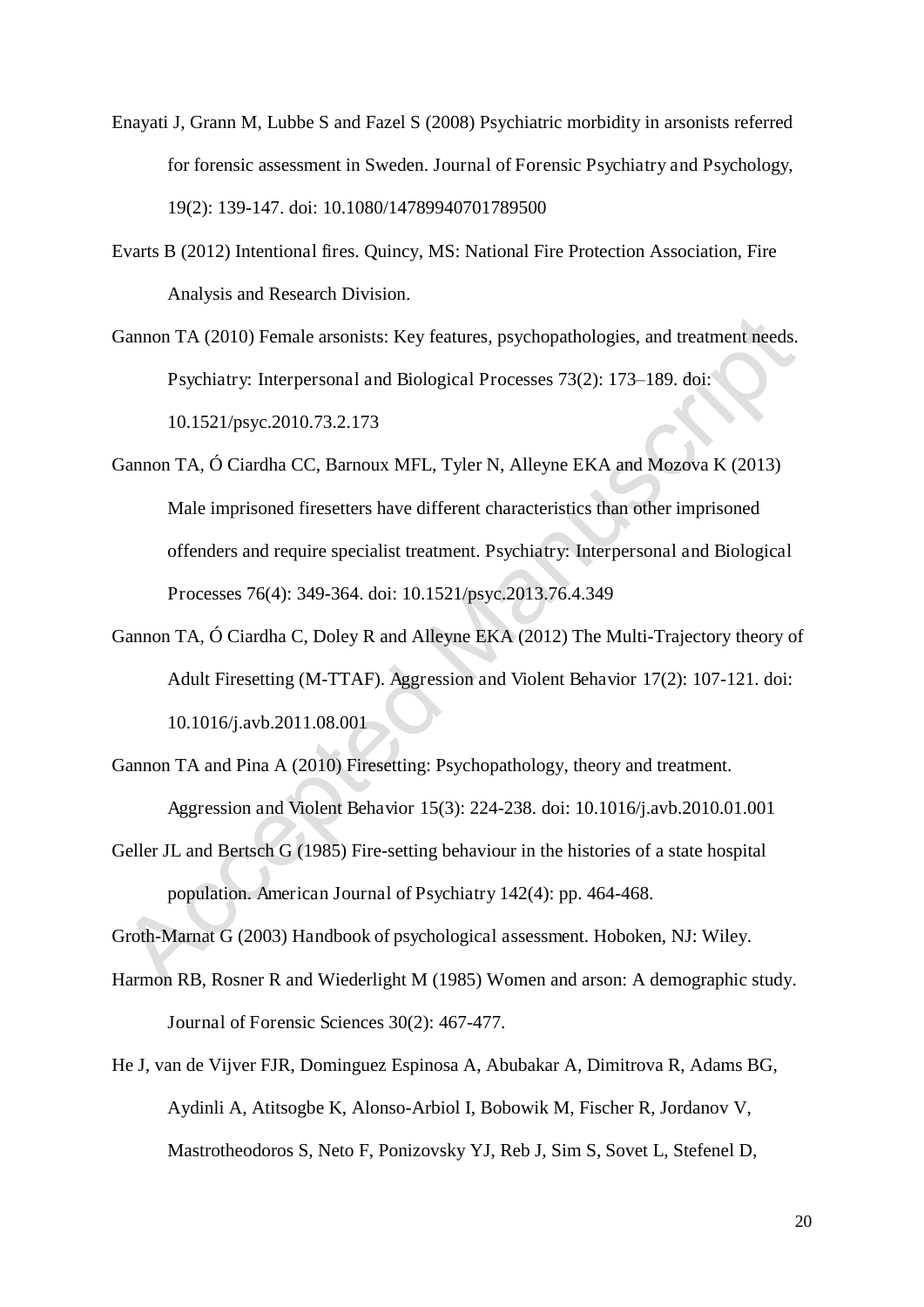Suryani AO, Tair E and Villieux A (2015) Socially desirable responding: Enhancement and denial in 20 countries. Cross-Cultural Research 49(3): 227-249. doi: 10.1177/1069397114552781

Hoertel N, Le Strat Y, Schuster JP and Limosin F (2011) Gender differences in firesetting: Results from the national epidemiologic survey on alcohol and related conditions (NESARC). Psychiatry Research 190(2-3): 352-358. doi:

10.1016/j.psychres.2011.05.045

- Hyde JS, Mezulis AH and Abramson LY (2008) The ABCs of depression: Integrating affective, biological, and cognitive models to explain the emergence of the gender difference in depression. Psychological Review 115(2): 291-313. doi: 10.1037/0033- 295X.115.2.291
- Jenerette C and Dixon J (2010) Developing a short form of the Simple Rathus Assertiveness Schedule using a sample of adults with sickle cell disease. Journal of Transcultural Nursing 21(4): 314-324. doi: 10.1177/1043659609360712
- Leong GB (1992) A psychiatric study of persons charged with arson. Journal of Forensic Sciences I37(5): 1319 - 1326.
- Millon C, Davis R and Grossman S (2006) MCMI-III: Millon Clinical Multiaxial Inventory-III: Pearson Assessments.
- Mills JF, Kroner DG and Forth AE (2002) Measures of Criminal Attitudes and Associates (MCAA): Development, Factor Structure, Reliability, and Validity. Assessment 9(3): 240-253. doi: 10.1177/1073191102009003003
- Noblett S and Nelson B (2001) A psychosocial approach to arson—A case controlled study of female offenders. Medicine Science and the Law 41(4): 325-330.
- Novaco RW (1994) The Novaco Anger Scale and Provocation Inventory. Los Angeles, CA: Western Psychological Services.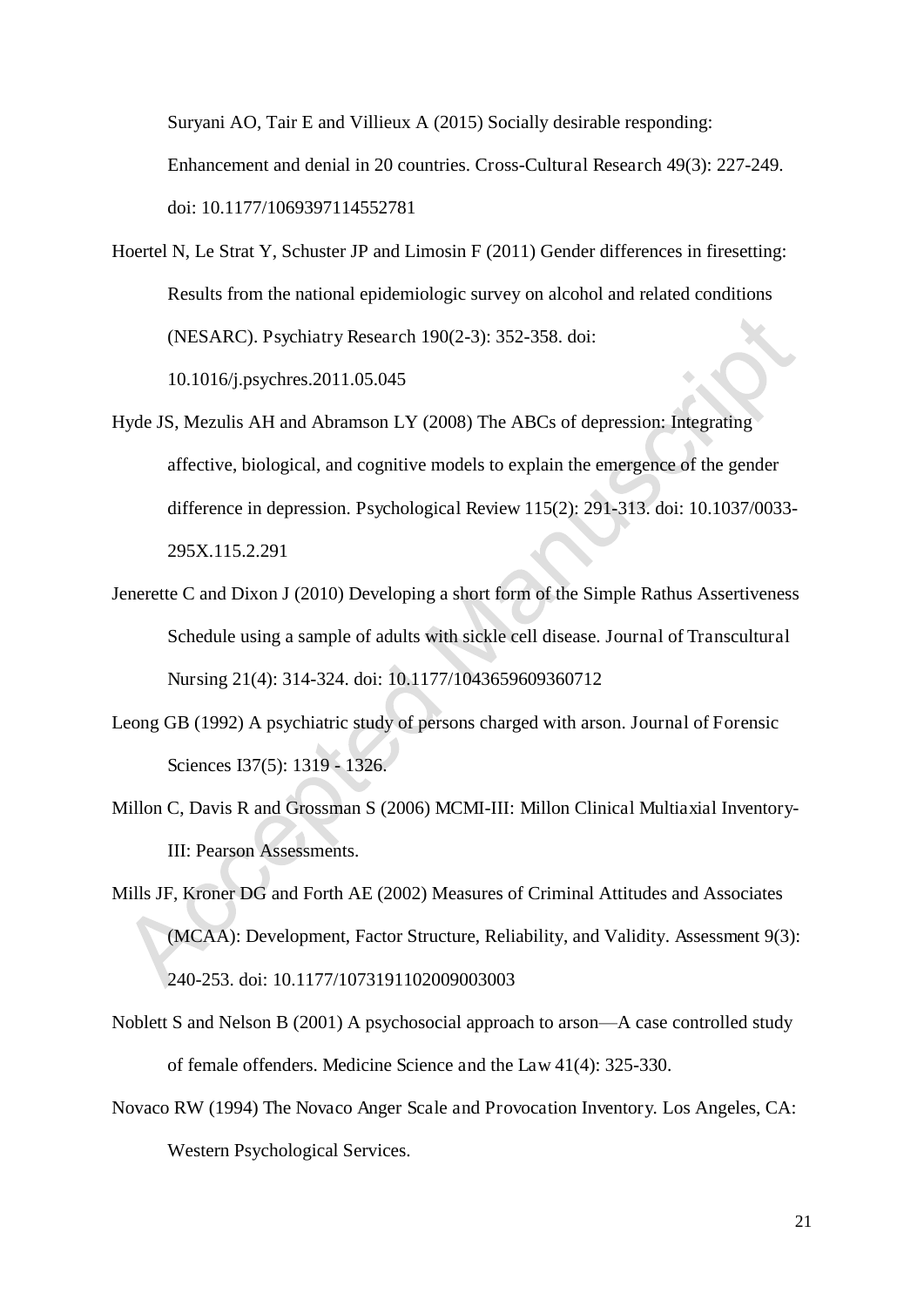Nowicki S (1976) The factor structure of locus of control in children. Journal of Genetic Psychology 129(1): 13-17. doi: 10.1080/00221325.1976.10534005

- Ó Ciardha C, Barnoux MFL, Alleyne EKA, Tyler N, Mozova K and Gannon TA (2015) Multiple factors in the assessment of firesetters' fire interest and attitudes. Legal and Criminological Psychology 20(1): 37-47. doi: 10.1111/lcrp.12065
- $\acute{o}$  Ciardha C, Tyler N and Gannon TA (in press) A practical guide to assessing adult firesetters' fire-specific treatment needs using the four factor fire scales. Psychiatry: Interpersonal and Biological Processes.
- Paulhus DL (1998) Manual for the Paulhus Deception Scales: BIDR Version 7. Toronto: Multi-Health Systems.
- Puri BK, Baxter R and Cordess CC (1995) Characteristics of firesetters: A study and proposed multiaxial psychiatric classification. British Journal of Psychiatry 166(3): 393-396. doi: 10.1192/bjp.166.3.393
- Rix KJB (1994) A psychiatric study of adult arsonists. Medicine, Science and the Law 34(1): 21-24. doi: 10.1177/002580249403400104
- Rollings K (2008) Counting the costs of crime in Australia: A 2005 Update (Research and Policy Series no. 91). Canberra: Australian Institute of Criminology.
- Russell D, Peplau LA and Cutrona CE (1980) The revised UCLA Loneliness Scale: Concurrent and discriminant validity evidence. Journal of Personality and Social Psychology 39(3): 472-480. doi: 10.1037//0022-3514.39.3.472
- Sorbello L, Eccleston L, Ward T and Jones R (2002) Treatment needs of female offenders: A review. Australian Psychologist 37(3): 198-205. doi: 10.1080/00050060210001706876
- Stewart LA (1993) Profile of female firesetters: Implications for treatment. British Journal of Psychiatry 163(2): 248-256. doi: 10.1192/bjp.163.2.248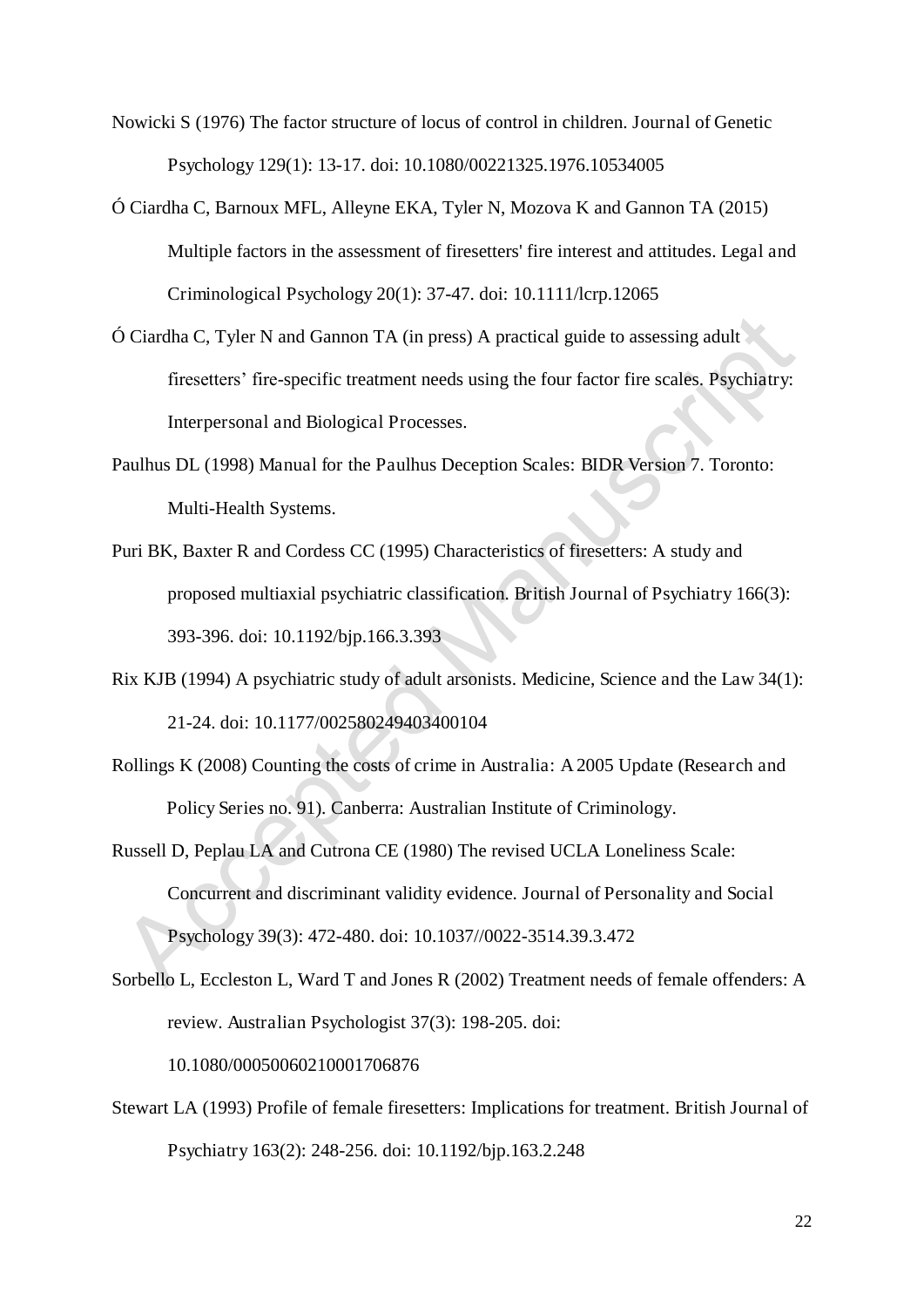Tyler N and Gannon TA (2012) Explanations of firesetting in mentally disordered offenders: A review of the literature. Psychiatry: Interpersonal and Biological Processes 75(2): 149–165. doi: 10.1521/psyc.2012.75.2.150

- Vaughan MG, Qiang F, DeLisi M, Wright JP, Beaver KM, Perron BE and Howard MO (2010) Prevalence and correlates of fire-setting in the United States: results from the National Epidemiological Survey on alcohol and related conditions. Comprehensive Psychiatry 5(3): 217-223. doi: 10.1016/j.comppsych.2009.06.002
- Vodanovich SJ, Wallace JC and Kass SJ (2005) A confirmatory approach to the factor structure of the Boredom Proneness Scale: Evidence for a two-factor short form. Journal of Personality Assessment 85(3): 295-303. doi:

10.1207/s15327752jpa8503\_05

Cer

Wachi T, Watanabe K, Yokota K, Suzuki M, Hoshino M, Sato A and Fujita G (2007) Offender and crime characteristics of female serial arsonits in Japan. Journal of Investigative Psychology and Offender Profiling 4(1): 29-52. doi: 10.1002/jip.57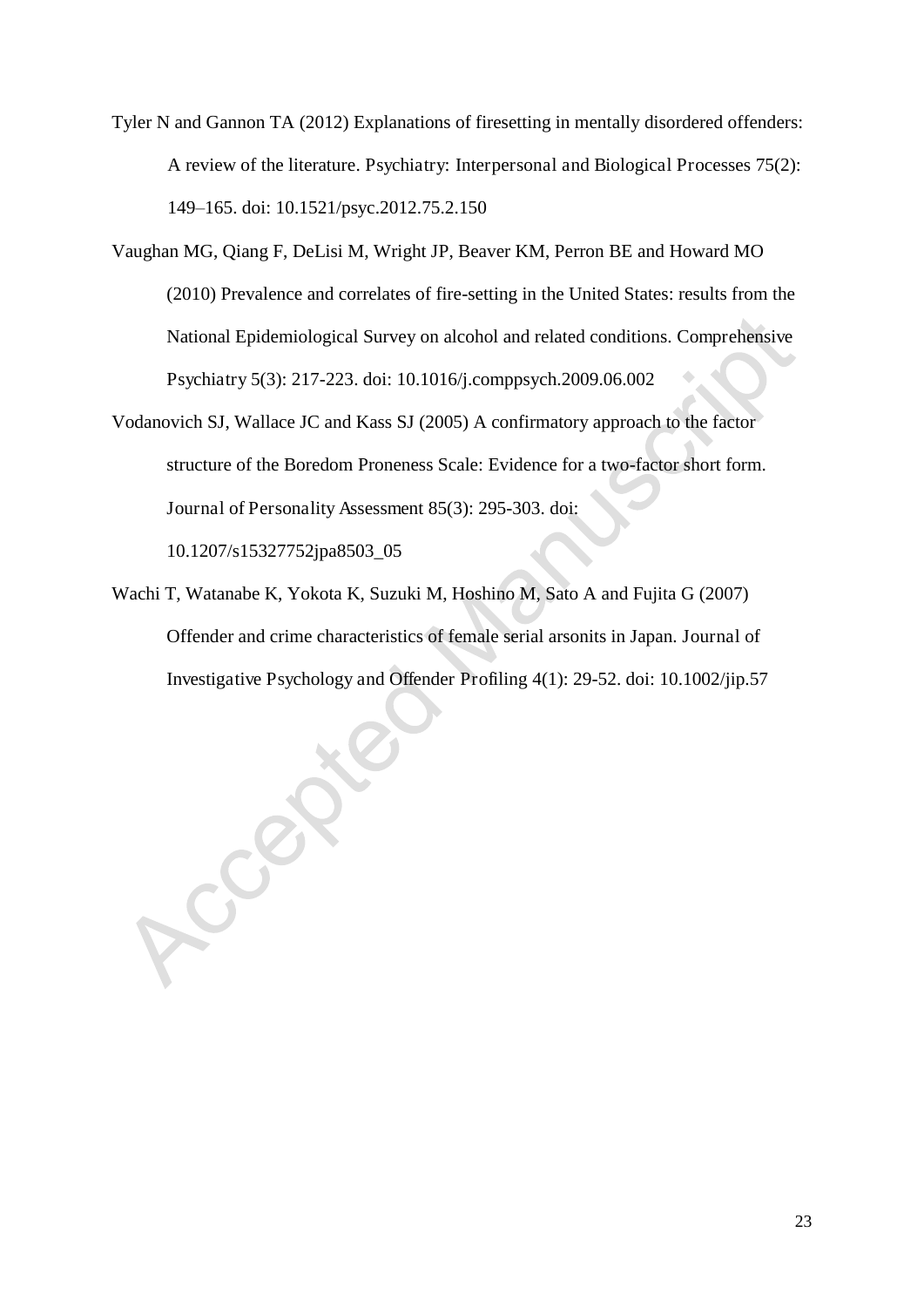## Table 1

| Bivariate relationships between the IV and socio-demographic characteristics |
|------------------------------------------------------------------------------|
|                                                                              |

| Table 1                                                                      |                          |                 |                         |           |                |              |           |  |  |  |  |  |
|------------------------------------------------------------------------------|--------------------------|-----------------|-------------------------|-----------|----------------|--------------|-----------|--|--|--|--|--|
| Bivariate relationships between the IV and socio-demographic characteristics |                          |                 |                         |           |                |              |           |  |  |  |  |  |
| Variable                                                                     | <b>Female Firesetter</b> | Male Firesetter | Female Offender Control |           |                |              |           |  |  |  |  |  |
|                                                                              | M(SD)                    | M(SD)           | M(SD)                   | ${\bf F}$ | df             | p            | $\omega$  |  |  |  |  |  |
|                                                                              | $n = 65$                 | $n = 128$       | $n = 63$                |           |                |              |           |  |  |  |  |  |
| Age (Years)                                                                  | 34.49 (11.53)            | 33.92 (12.55)   | 34.25 (10.65)           | .05       | 2, 249         | .948         | .09       |  |  |  |  |  |
| Sentence Length (Months)                                                     | 59.89 (147.99)           | 74.38 (64.41)   | 72.00 (66.95)           | .48       | 2, 229         | .618         | $.07$     |  |  |  |  |  |
| Number of Offences (Overall)                                                 | 1.64(1.94)               | 2.62(2.33)      | 1.82(2.16)              | 5.19      | 2, 242         | .006         | .18       |  |  |  |  |  |
| Violence                                                                     | 2.41(3.78)               | 4.51 (4.68)     | 1.32(3.11)              | 13.16     | 2, 225         | < .001       | .31       |  |  |  |  |  |
| Theft                                                                        | 3.38(7.67)               | 0(0)            | 7.71 (16.32)            | 3.49      | 1, 117         | .064         | .14       |  |  |  |  |  |
| Fraud                                                                        | 35.29 (263.98)           | 0(0)            | 1.02(2.81)              | .91       | 1, 110         | .342         | .04       |  |  |  |  |  |
| Sexual                                                                       | 0(0)                     | 0(0)            | .25(1.12)               | 2.70      | 1, 104         | .103         | .13       |  |  |  |  |  |
| <b>Impression Management</b>                                                 | 7.40(4.02)               | 5.35(3.47)      | 7.52(3.66)              | 9.89      | 2, 237         | < .001       | .26       |  |  |  |  |  |
|                                                                              | N(%)                     | N(%)            | N(%)                    | $\chi^2$  | df             | $\mathbf{p}$ | $\varphi$ |  |  |  |  |  |
| Ethnicity                                                                    |                          |                 |                         | 1.72      | $\overline{2}$ | .424         | .08       |  |  |  |  |  |
| White                                                                        | 57 (88)                  | 105(85)         | 50(79)                  |           |                |              |           |  |  |  |  |  |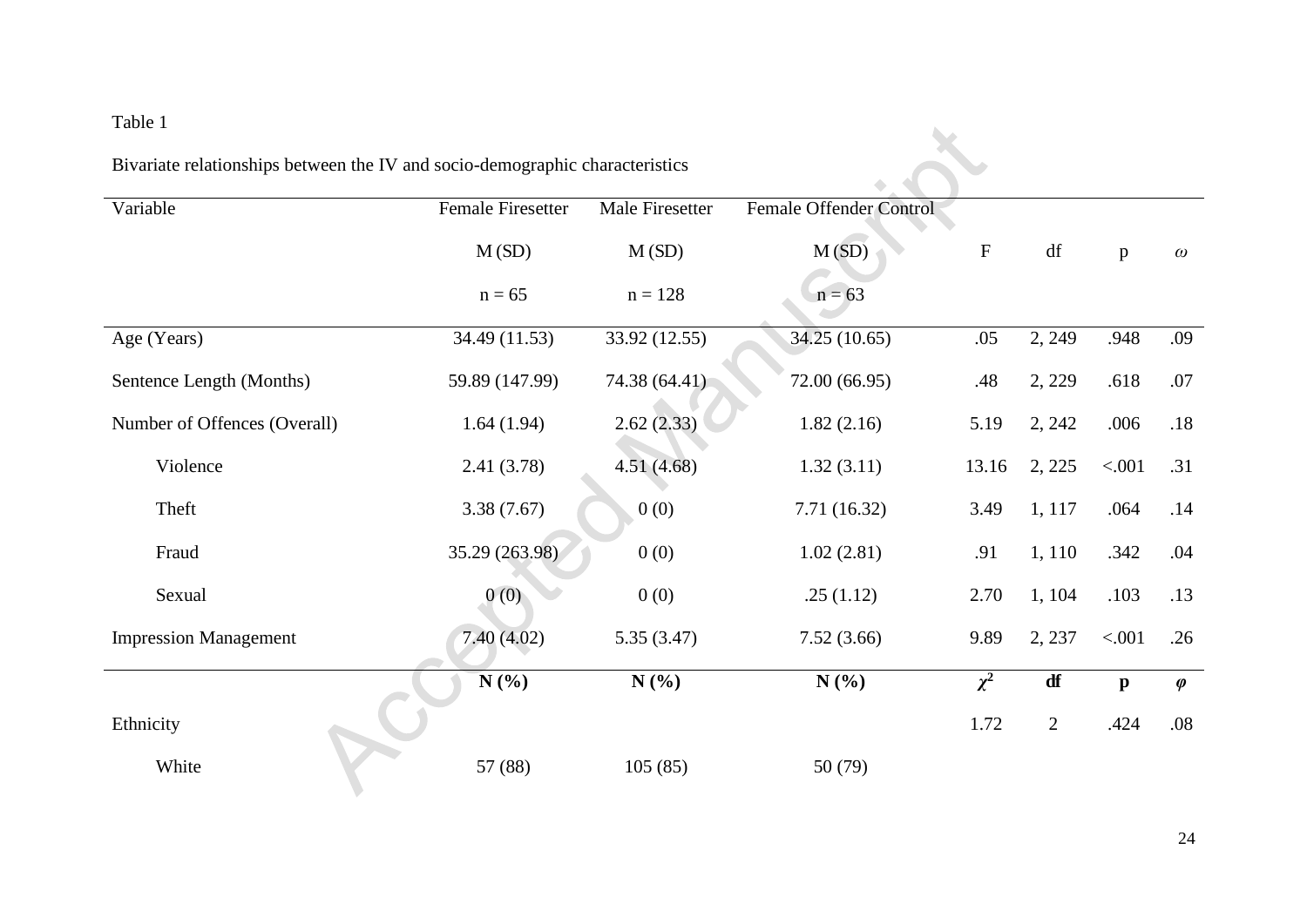| Other                               | 8(12)   | 19(15)  | 13(21)  |       |                |         |     |
|-------------------------------------|---------|---------|---------|-------|----------------|---------|-----|
| Education                           |         |         |         | 7.63  | $\overline{2}$ | .022    | .18 |
| $\leq$ Secondary school             | 59 (92) | 111(90) | 49 (78) |       |                |         |     |
| $>$ Secondary school                | 5(8)    | 12(10)  | 14(22)  |       |                |         |     |
| Engaged with mental health services | 55 (85) | 67(58)  | 37(60)  | 26.40 | $\overline{4}$ | $<.001$ | .33 |
|                                     |         |         |         |       |                |         |     |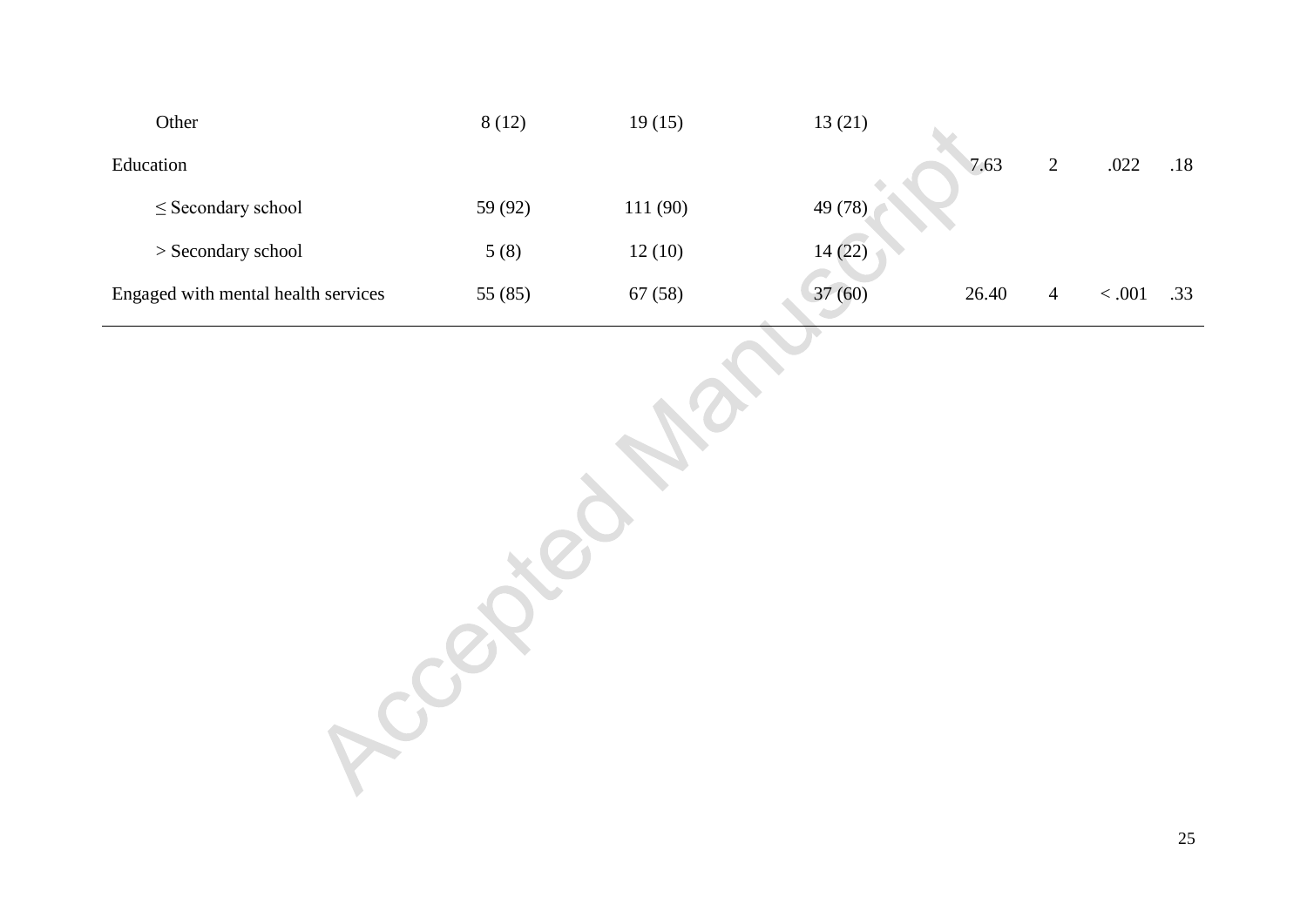## Table 2

| Table 2                                                                                                       |  |
|---------------------------------------------------------------------------------------------------------------|--|
| Percentage of Participants Scoring in Subclinical and Clinical Ranges on Axis I and II Psychopathology Scales |  |

|             | Axis I psychopathology       | Type                      |             | % of Participants                  |                                      |          |        |           |
|-------------|------------------------------|---------------------------|-------------|------------------------------------|--------------------------------------|----------|--------|-----------|
|             |                              |                           | Subclinical | Presence of a<br>syndrome/disorder | Prominence of a<br>syndrome/disorder | $\chi^2$ | p      | $\varphi$ |
|             |                              | <b>Female firesetters</b> | 34.4        | 26.2                               | 39.3                                 | 5.71     | .222   | .15       |
| A           | Anxiety                      | Male firesetters          | 30.8        | 22.5                               | 46.7                                 |          |        |           |
|             |                              | Female controls           | 39.7        | 31.7                               | 28.6                                 |          |        |           |
|             |                              | <b>Female firesetters</b> | 78.7        | 8.2                                | 13.1                                 | 3.57     | .467   | .12       |
| H           | Somatoform                   | Male firesetters          | 87.5        | 6.7                                | 5.8                                  |          |        |           |
|             |                              | Female controls           | 87.3        | 6.3                                | 6.3                                  |          |        |           |
|             |                              | <b>Female firesetters</b> | 59.0        | 18.0                               | 23.0                                 | 12.06    | .017   | .22       |
| N           | Bipolar: Manic               | Male firesetters          | 79.2        | 10.0                               | 10.8                                 |          |        |           |
|             |                              | Female controls           | 74.6        | 4.8                                | 20.6                                 |          |        |           |
|             |                              | <b>Female firesetters</b> | 65.6        | 23.0                               | 11.5                                 | 12.14    | .016   | .22       |
| D           | Dysthymia                    | Male firesetters          | 50.0        | 36.7                               | 13.3                                 |          |        |           |
|             |                              | Female controls           | 74.6        | 20.6                               | 4.8                                  |          |        |           |
|             |                              | <b>Female firesetters</b> | 59.0        | 24.6                               | 16.4                                 | 21.25    | < .001 | .30       |
| B           | Alcohol Dependence           | Male firesetters          | 41.7        | 29.2                               | 29.2                                 |          |        |           |
|             |                              | Female controls           | 76.2        | 11.1                               | 12.7                                 |          |        |           |
|             |                              | Female firesetters        | 54.1        | 8.2                                | 37.7                                 | 12.90    | .012   | .23       |
| T           | Drug Dependence              | Male firesetters          | 53.3        | 16.7                               | 30.0                                 |          |        |           |
|             |                              | Female controls           | 50.8        | 1.6                                | 47.6                                 |          |        |           |
|             | <b>Post Traumatic Stress</b> | <b>Female firesetters</b> | 50.8        | 16.4                               | 32.8                                 | 8.41     | .078   | .19       |
| $\mathbf R$ | Disorder                     | <b>Male</b> firesetters   | 67.5        | 14.2                               | 18.3                                 |          |        |           |
|             |                              | Female controls           | 73.0        | 11.1                               | 15.9                                 |          |        |           |
|             |                              | <b>Female firesetters</b> | 82.0        | 4.9                                | 13.1                                 | 3.50     | .478   | .12       |
| <b>SS</b>   | <b>Thought Disorder</b>      | <b>Male</b> firesetters   | 80.8        | 8.3                                | 10.8                                 |          |        |           |
|             |                              | Female controls           | 88.9        | 6.3                                | 4.8                                  |          |        |           |
| CC          | <b>Major Depression</b>      | <b>Female firesetters</b> | 57.4        | 11.5                               | 31.1                                 | 11.24    | .024   | .22       |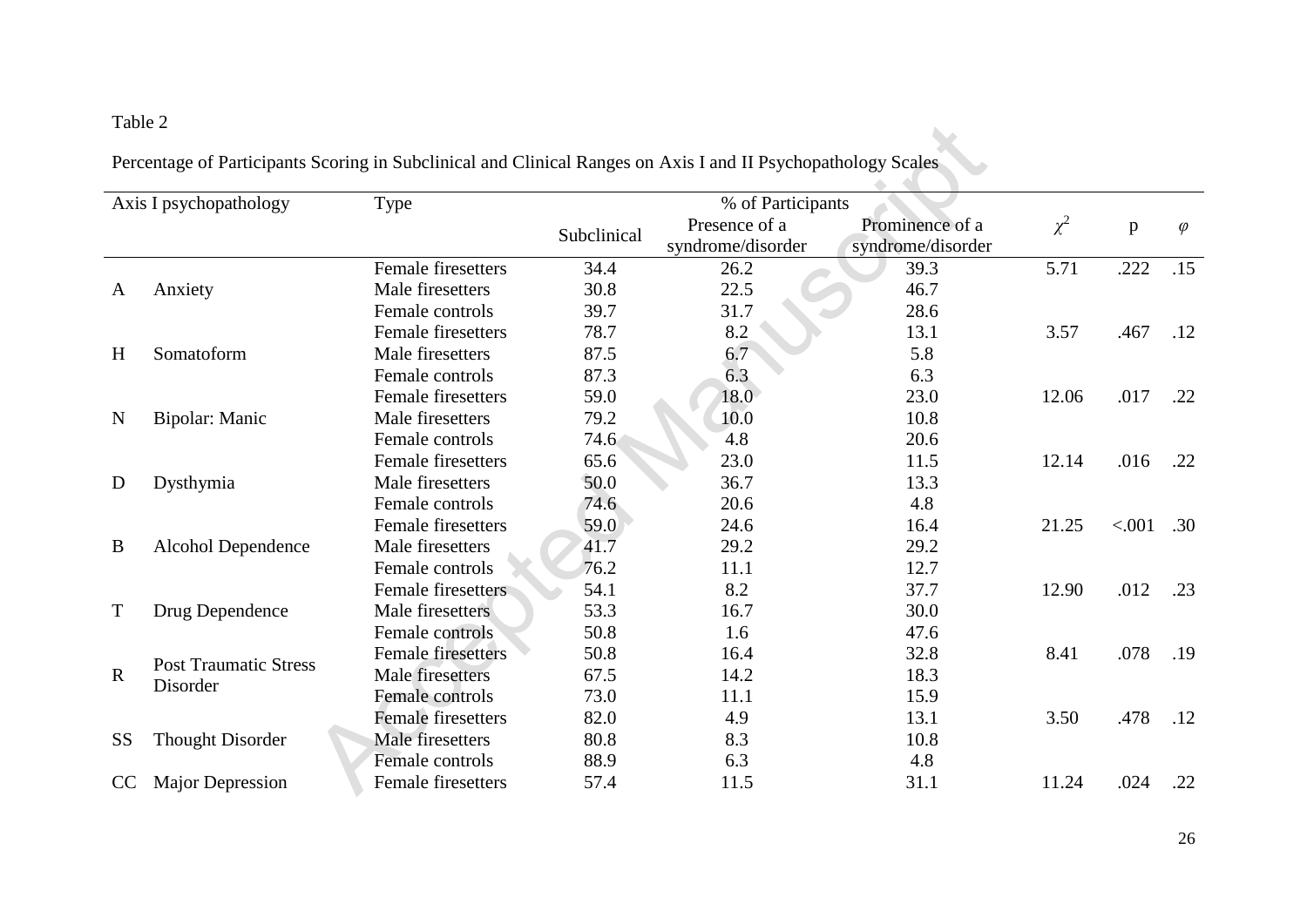|                |                            | Male firesetters          | 80.0 | 5.8             | 14.2             |       |        |     |
|----------------|----------------------------|---------------------------|------|-----------------|------------------|-------|--------|-----|
|                |                            | Female controls           | 71.4 | 4.8             | 23.8             |       |        |     |
|                |                            | <b>Female firesetters</b> | 65.6 | 16.4            | 18.0             | 8.33  | .080   | .19 |
| <b>PP</b>      | <b>Delusional Disorder</b> | Male firesetters          | 83.3 | 6.7             | 10.0             |       |        |     |
|                |                            | Female controls           | 71.4 | 11.1            | 17.5             |       |        |     |
|                | Axis II psychopathology    |                           |      |                 |                  |       |        |     |
|                |                            |                           |      |                 |                  |       |        |     |
| $\mathbf{1}$   | Schizoid                   | Female firesetters        | 59.0 | 16.4            | 24.6             | 12.73 | .013   | .23 |
|                |                            | Male firesetters          | 54.2 | 30.0            | 15.8             |       |        |     |
|                |                            | Female controls           | 74.6 | 17.5            | 7.9              |       |        |     |
| 2a             | Avoidant                   | <b>Female firesetters</b> | 59.0 | 11.5            | 29,5             | 15.19 | .004   | .25 |
|                |                            | Male firesetters          | 50.0 | 26.7            | 23.3             |       |        |     |
|                |                            | Female controls           | 73.0 | 7.9             | 19.0             |       |        |     |
| 2 <sub>b</sub> | Depressive                 | <b>Female firesetters</b> | 37.7 | 14.8            | 47.5             | 7.72  | .102   | .18 |
|                |                            | Male firesetters          | 44.2 | 20.0            | 35.8             |       |        |     |
|                |                            | Female controls           | 54.0 | 22.2            | 23.8             |       |        |     |
| 3              | Dependent                  | <b>Female firesetters</b> | 52.5 | 16.4            | 31.1             | 11.10 | .025   | .21 |
|                |                            | Male firesetters          | 55.8 | 28.3            | 15.8             |       |        |     |
|                |                            | Female controls           | 65.1 | 12.7            | 22.2             |       |        |     |
| 4              | Histrionic                 | Female firesetters        | 96.7 | 3.3             | $\boldsymbol{0}$ | 4.56  | .102   | .14 |
|                |                            | Male firesetters          | 99.2 | $\overline{.8}$ | $\overline{0}$   |       |        |     |
|                |                            | Female controls           | 93.7 | 6.3             | $\Omega$         |       |        |     |
| 5              | Narcissistic               | <b>Female firesetters</b> | 78.5 | 9.2             | 6.2              | 2.53  | .639   | .10 |
|                |                            | Male firesetters          | 77.3 | 10.2            | 6.3              |       |        |     |
|                |                            | Female controls           | 79.4 | 7.9             | 12.7             |       |        |     |
| 6a             | Antisocial                 | <b>Female firesetters</b> | 54.1 | 26.2            | 19.7             | 6.63  | .157   | .17 |
|                |                            | Male firesetters          | 46.1 | 19.5            | 28.1             |       |        |     |
|                |                            | Female controls           | 61.9 | 23.8            | 14.3             |       |        |     |
| 6 <sub>b</sub> | Sadistic                   | <b>Female firesetters</b> | 78.7 | 9.8             | 11.5             | 6.45  | .168   | .16 |
|                |                            | <b>Male</b> firesetters   | 65.0 | 17.5            | 17.5             |       |        |     |
|                |                            | Female controls           | 79.4 | 7.9             | 12.7             |       |        |     |
| 7              | Compulsive                 | Female firesetters        | 91.8 | 4.9             | 3.3              | 22.39 | < .001 | .30 |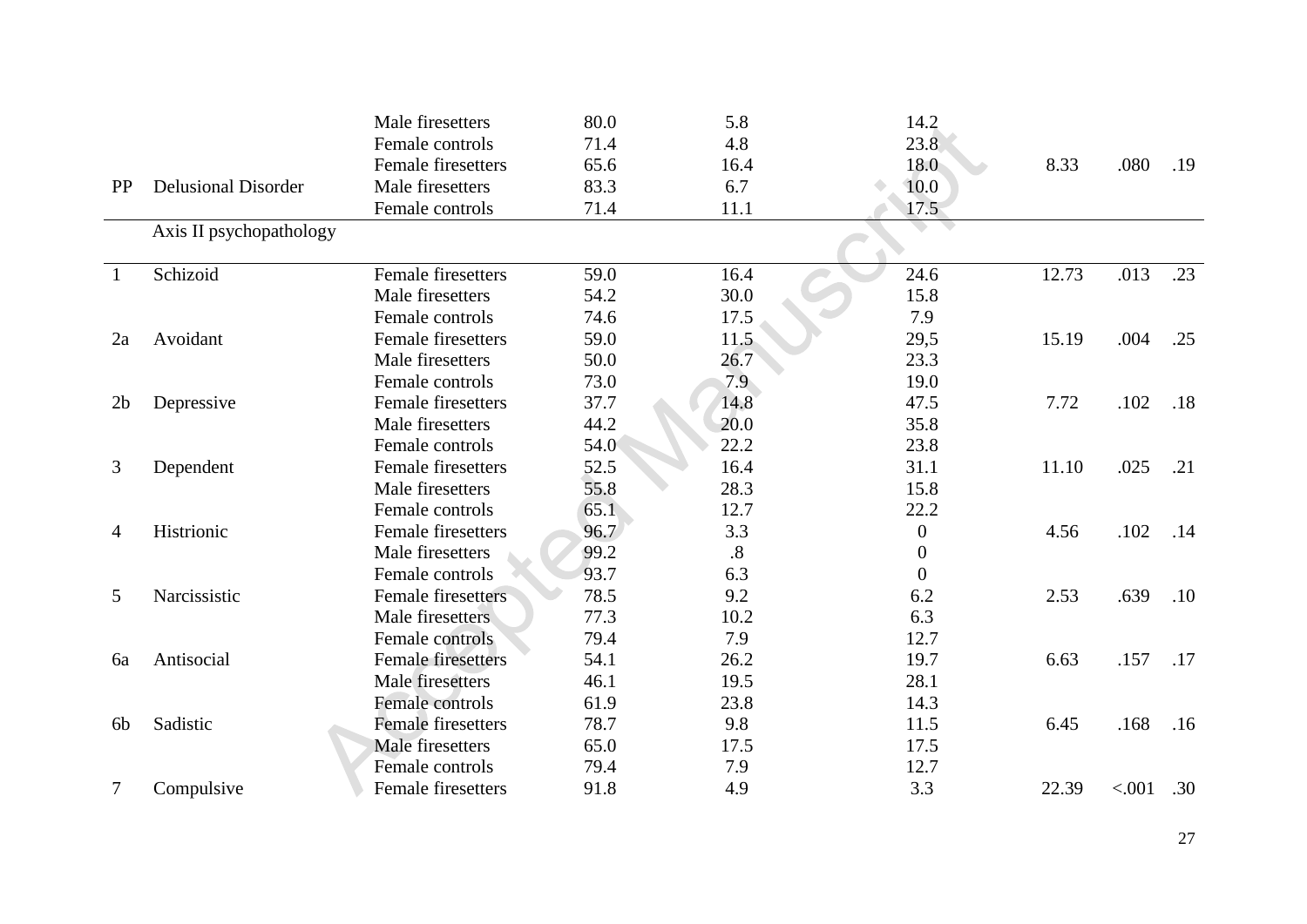|               |                   | Male firesetters          | 100  | $\overline{0}$ | $\boldsymbol{0}$ |       |        |     |
|---------------|-------------------|---------------------------|------|----------------|------------------|-------|--------|-----|
|               |                   | Female controls           | 82.5 | 14.3           | 3.2              |       |        |     |
| 8a            | Negativistic      | <b>Female firesetters</b> | 49.2 | 23.0           | 27.9             | 6.41  | .171   | .16 |
|               |                   | Male firesetters          | 42.5 | 28.3           | 29.2             |       |        |     |
|               |                   | Female controls           | 61.9 | 17.5           | 20.6             |       |        |     |
| 8b            | Masochistic       | <b>Female firesetters</b> | 32.8 | 8.2            | 59.0             | 41.83 | < .001 | .41 |
|               |                   | Male firesetters          | 38.3 | 40.8           | 20.8             |       |        |     |
|               |                   | Female controls           | 52.4 | 14.3           | 33.3             |       |        |     |
| S             | Schizotypal       | Female firesetters        | 70.5 | 4.9            | 24.6             | 22.67 | < .001 | .31 |
|               |                   | Male firesetters          | 65.8 | 22.5           | 11.7             |       |        |     |
|               |                   | Female controls           | 84.1 | 3.2            | 12.7             |       |        |     |
| $\mathcal{C}$ | <b>Borderline</b> | <b>Female firesetters</b> | 32.8 | 29.5           | 37.7             | 15.97 | .003   | .26 |
|               |                   | Male firesetters          | 61.7 | 11.7           | 26.7             |       |        |     |
|               |                   | Female controls           | 57.1 | 17.5           | 25.4             |       |        |     |
| P             | Paranoid          | Female firesetters        | 45.9 | 31.1           | 23.0             | 7.74  | .101   | .18 |
|               |                   | Male firesetters          | 66.7 | 16.7           | 16.7             |       |        |     |
|               |                   | Female controls           | 60.3 | 22.2           | 17.5             |       |        |     |

Note. Distributions based on unadjusted Base Rate

Cutoff scores:  $<$  75 = subclinical; 75 – 85 = presence of syndrome/traits; > 85 = prominence of a syndrome/disorder (i.e., having met the diagnosable criteria). Accepted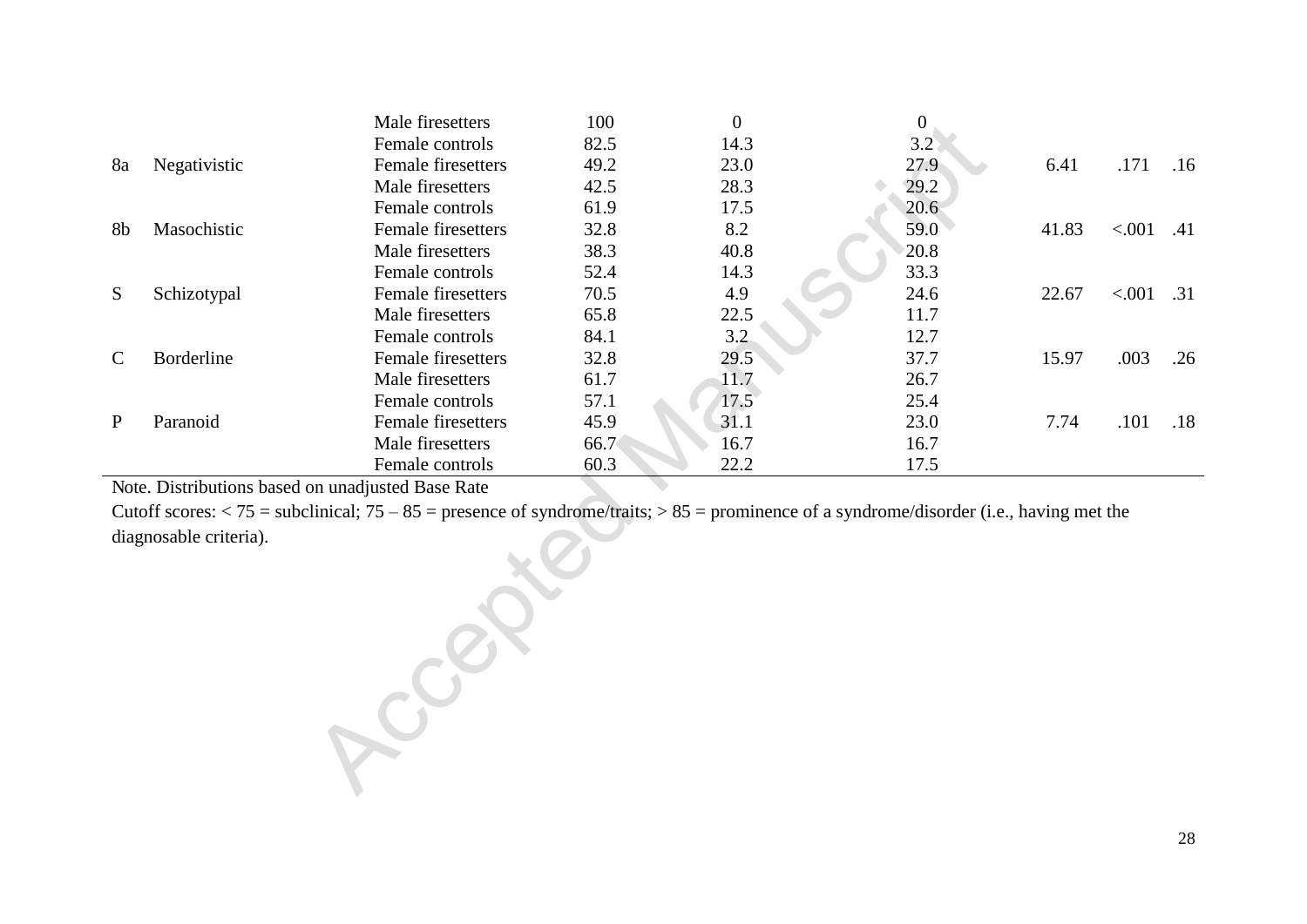## Table 3

| Multinomial logistic regression with Axis I and II psychopathology, female firesetter group as reference group $(n = 65)$ |
|---------------------------------------------------------------------------------------------------------------------------|
|---------------------------------------------------------------------------------------------------------------------------|

|                                     |               | Odds Ratio (95% CI)    |                         |
|-------------------------------------|---------------|------------------------|-------------------------|
|                                     | Wald $\chi^2$ | Male firesetter        | Female offender control |
|                                     |               | $n = 128$              | $n = 63$                |
| Education                           | 3.43          | 2.54(.53, 12.26)       | 3.69(.86,15.81)         |
| Number of offences (overall)        | 1.23          | 1.05(.85,1.30)         | 1.15(.90, 1.47)         |
| Number of violent offences          | $10.13**$     | 1.11(.99, 1.25)        | .88(.74,1.04)           |
| Engaged with mental health services | 15.66***      | $7.40** (2.30, 23.80)$ | $5.98**$ $(1.75,20.50)$ |
| Impression management               | $10.67**$     | $.83**$ $(.73, .93)$   | .94(0.83,1.07)          |
| Schizoid                            | 1.58          | 1.01(.98,1.04)         | .99(.96,1.02)           |
| Avoidant                            | 4.56          | .99(.96,1.02)          | 1.03(0.99,1.06)         |
| Dependent                           | .60           | 1.00(0.98, 1.03)       | 1.01(.99,1.04)          |
| Compulsive                          | 2.73          | .99(.97,1.02)          | $1.02$ (.99,1.05)       |
| Masochistic                         | 2.30          | .98(.95,1.01)          | .99(.96,1.02)           |
| Schizotypal                         | 4.33          | $1.00$ (.97,1.03)      | 1.03(0.99,1.07)         |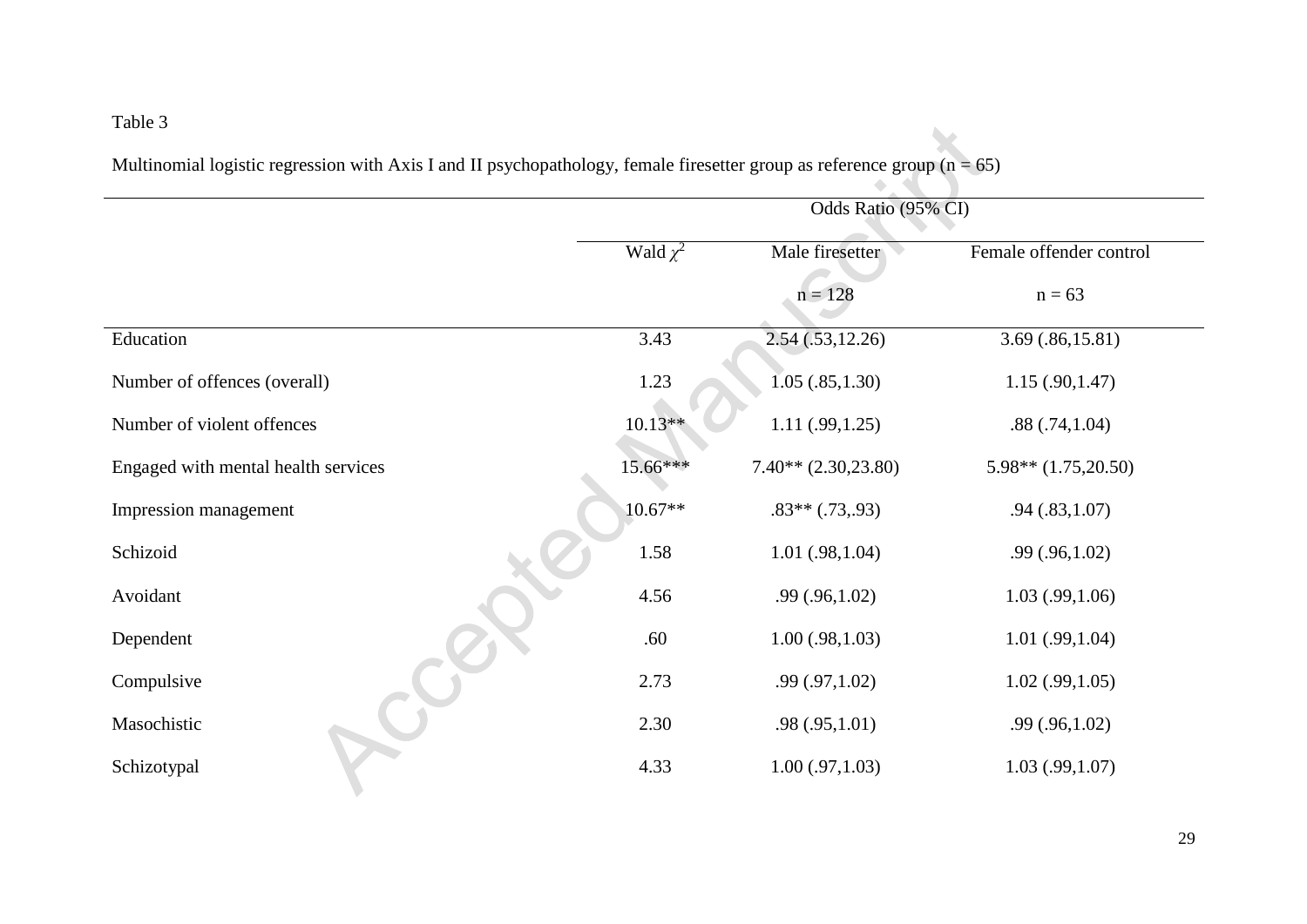| Borderline         | 1.07       | .99(.95,1.03)           | .98(.94,1.02)        |
|--------------------|------------|-------------------------|----------------------|
| Bipolar (Manic)    | .47        | .99(.97,1.02)           | 1.01(.97,1.04)       |
| Dysthymia          | $22.83***$ | $1.06**$ $(1.02, 1.10)$ | $.97 \,(.94, 1.01)$  |
| Alcohol dependence | $14.00**$  | 1.03(1.00, 1.06)        | $.97*(.94,1.00)$     |
| Drug dependence    | $25.31***$ | .99(.97,1.02)           | $1.06***(1.03,1.09)$ |
| Major depression   | $6.08*$    | $.97*(.95,1.00)$        | .99(.97,1.02)        |

 $*p < .05.$   $* p < .01.$   $* * p < .001.$   $R^2 = .49$  (Cox and Snell), .55 (Nagelkerke). Model:  $\chi^2$  (34) = 134.744, p < .001.  $=$  .49 (Cox and Snell), .55 (Nagelkerke). Model:  $\chi^2$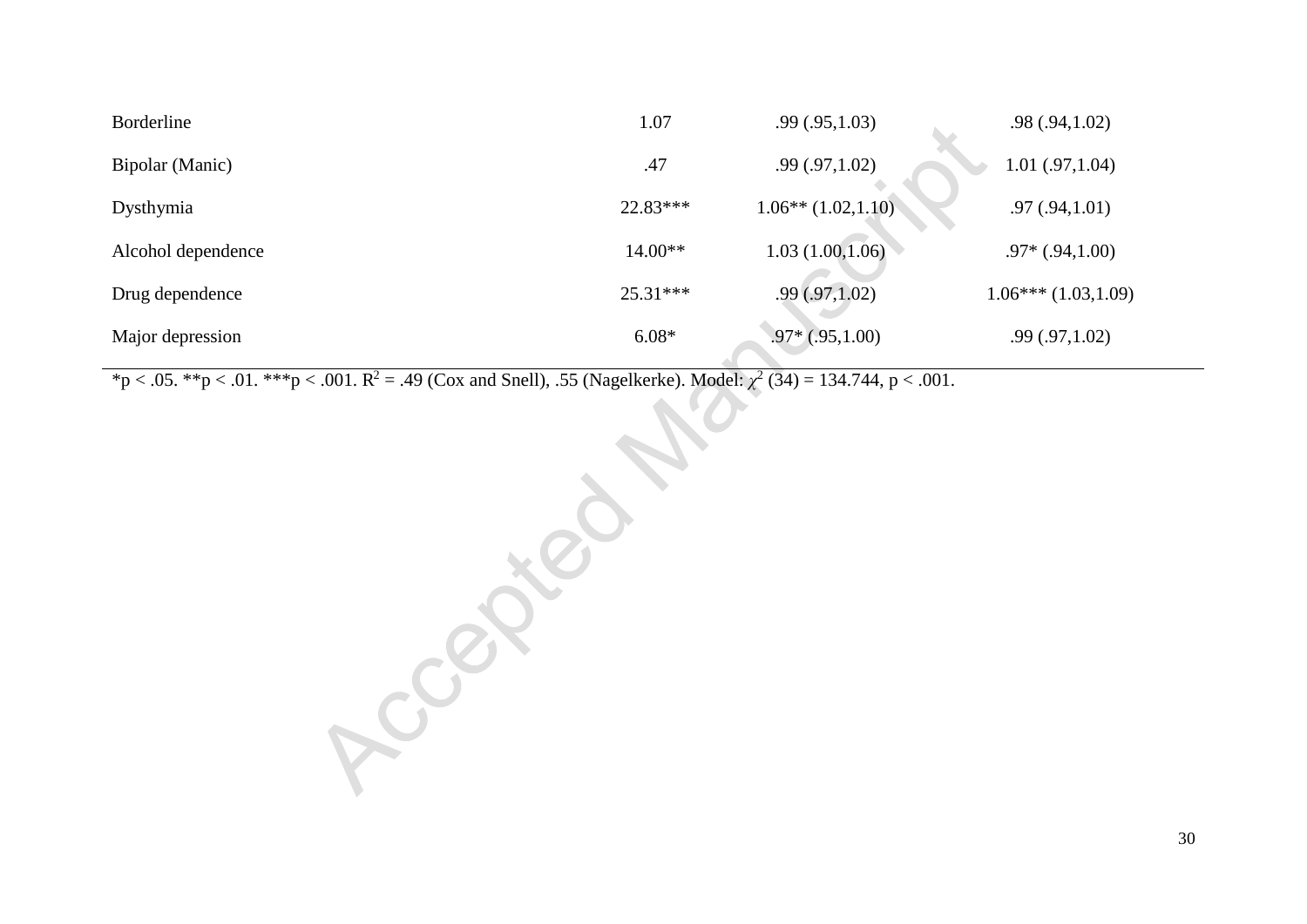## Table 4

|                             |       |           | Female firesetters |              |                  |                    |                 |           |                   |                           |      |                       |
|-----------------------------|-------|-----------|--------------------|--------------|------------------|--------------------|-----------------|-----------|-------------------|---------------------------|------|-----------------------|
|                             |       |           |                    |              | Male firesetters |                    | Female controls |           |                   |                           |      |                       |
|                             |       | $n = 65$  |                    |              | $n = 128$        |                    |                 | $n = 63$  |                   |                           |      |                       |
| <b>Measures</b>             | M     | <b>SD</b> | 95% CI             | $\mathbf{M}$ | SD               | 95% CI             | M               | <b>SD</b> | 95% CI            | $\boldsymbol{\mathrm{F}}$ | p    | $\eta^2$ <sub>p</sub> |
| Inappropriate fire interest |       |           |                    |              |                  |                    |                 |           |                   |                           |      |                       |
| Firesetting as normal       | 20.11 | 6.81      | 18.41, 21.96       | 20.92        | 4.96             | 19.21, 21.66       | 19.09           | 6.05      | 18.25, 21.63      | .10                       | .901 | .001                  |
| Fire safety                 | 10.24 | 3.65      | 9.51, 11.54        | 10.53        | 3.19             | 9.63, 11.03        | 9.13            | 2.58      | 8.28, 10.22       | 2.03                      | .135 | .02                   |
| Serious fire interest       | 10.35 | 6.89      | 9.08, 12.26        | 11.98        | 5.27             | 10.37, 12.57       | 7.78            | 2.85      | 6.94, 9.96        | 4.83                      | .009 | .06                   |
| Identification with fire    | 17.31 | 9.36      | 14.98, 19.63 17.05 |              | 6.94             | 15.14, 18.35 13.61 |                 | 5.63      | 11.98, 16.41 2.22 |                           | .112 | .03                   |
| Emotional/Self regulation   |       |           |                    |              |                  |                    |                 |           |                   |                           |      |                       |
| Novaco Anger Scale          |       |           |                    |              |                  |                    |                 |           |                   |                           |      |                       |
| Cognition                   | 30.87 | 5.66      | 30.52, 33.60       | 31.25        | 6.37             | 28.82, 31.37       | 29.60           | 7.76      | 28.80, 31.82      | 1.99                      | .140 | .02                   |
| Arousal                     | 30.35 | 7.47      | 29.33, 33.23       | 28.80        | 7.25             | 26.28, 29.51       | 29.53           | 9.12      | 28.29, 32.13      | 3.44                      | .034 | .03                   |
| <b>Behavior</b>             | 28.10 | 8.64      | 27.52, 31.50       | 29.25        | 7.82             | 26.22, 29.52 27.40 |                 | 9.31      | 26.17, 30.08      | .80                       | .452 | .01                   |
| Regulation                  | 25.71 | 4.56      | 23.91, 26.54 25.74 |              | 5.30             | 25.20, 27.39       | 23.43           | 5.66      | 21.75, 24.34      | 6.98                      | .001 | .07                   |

 $\lambda$ 

F-statistics for psychological characteristics amongst comparison groups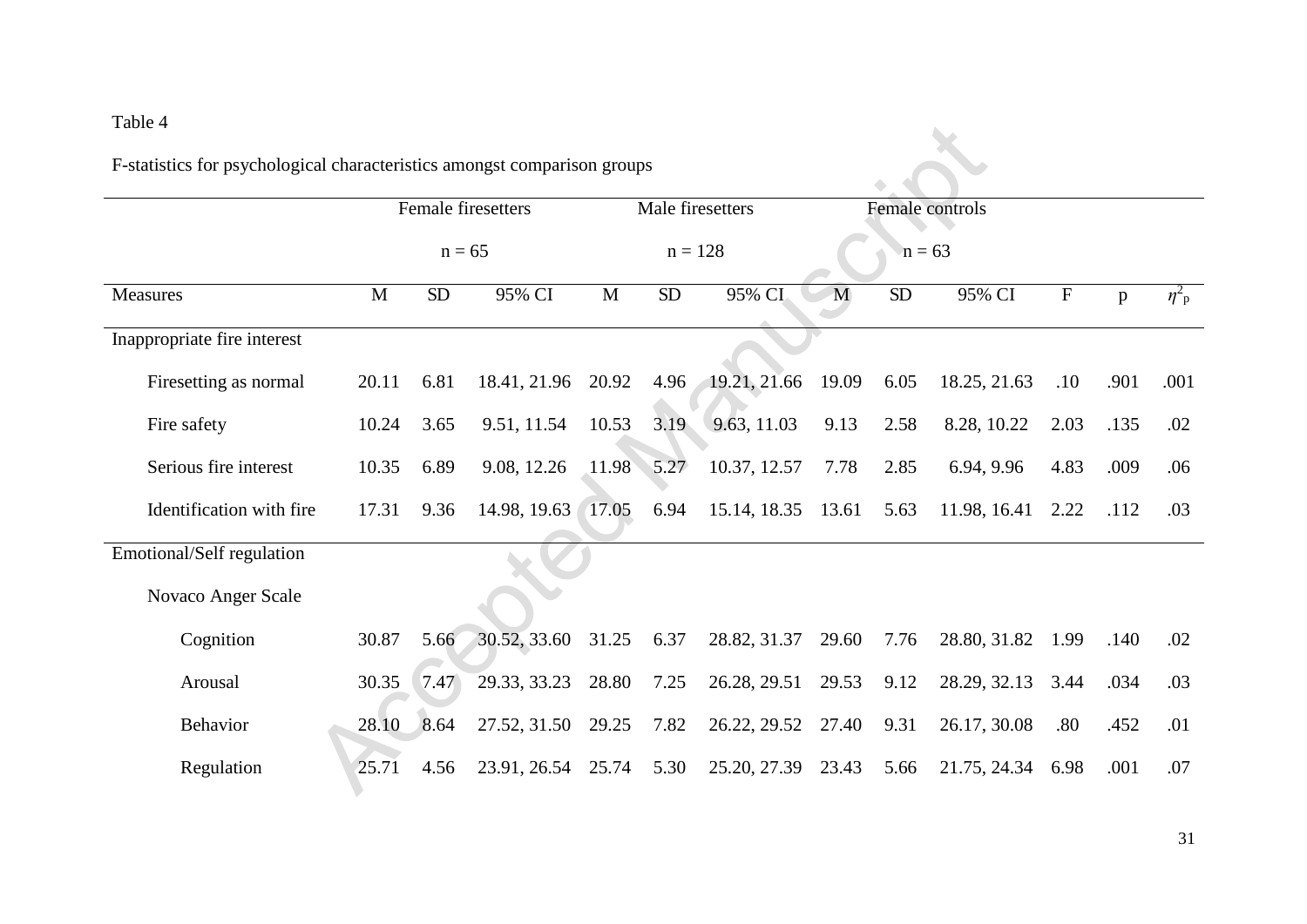| Provocation Inventory           |       |      |              |       |      | 64.31 20.92 61.54, 71.15 63.02 16.93 57.38, 65.36 61.49 19.01 |      |      | $57.66, 67.11$ 1.22 | .298             | .01 |
|---------------------------------|-------|------|--------------|-------|------|---------------------------------------------------------------|------|------|---------------------|------------------|-----|
| Self Concept                    |       |      |              |       |      |                                                               |      |      |                     |                  |     |
| <b>Culture-Free Self Esteem</b> | 9.19  | 3.86 | 7.91, 10.07  | 10.70 | 3.99 | 10.17, 11.98                                                  | 8.58 | 4.65 | 7.13, 9.25          | $8.53$ < 001 .08 |     |
| Inventory – General             |       |      |              |       |      |                                                               |      |      |                     |                  |     |
| Nowicki-Strickland              | 22.95 | 5.57 | 21.06, 24.01 | 24.47 | 4.72 | 23.59, 26.07 22.98                                            |      | 6.67 | 21.14, 24.04 3.47   | .033             | .03 |
| Locus of Control                |       |      |              |       |      |                                                               |      |      |                     |                  |     |

The univariate analyses presented in the table are for significant models: emotional/self regulation,  $F(10, 392) = 2.96$ ,  $p = .001$ , Wilk's Lambda  $=$  .87,  $\eta_p^2$  = .07; self concept, F(4, 394) = 4.38, p = .002, Wilk's Lambda = .92,  $\eta_p^2$  = .04; with the exception of inappropriate fire interest, F(8,  $326$  = 1.66, p = .108, Wilk's Lambda = .92,  $\eta_p^2$  = .04, where univariate analyses indicated an effect for serious fire interest.

The following models were not significant: social competency,  $F(4,396) = 2.10$ ,  $p = .081$ , Wilk's Lambda = .96,  $\eta_p^2 = .02$ ; offence-supportive attitudes, F(8, 390) = 1.19, p = .304, Wilk's Lambda = .95,  $\eta_p^2$  = .02; boredom proneness, F(2, 200) = .51, p = .601,  $\eta_p^2$  = .01.

Access